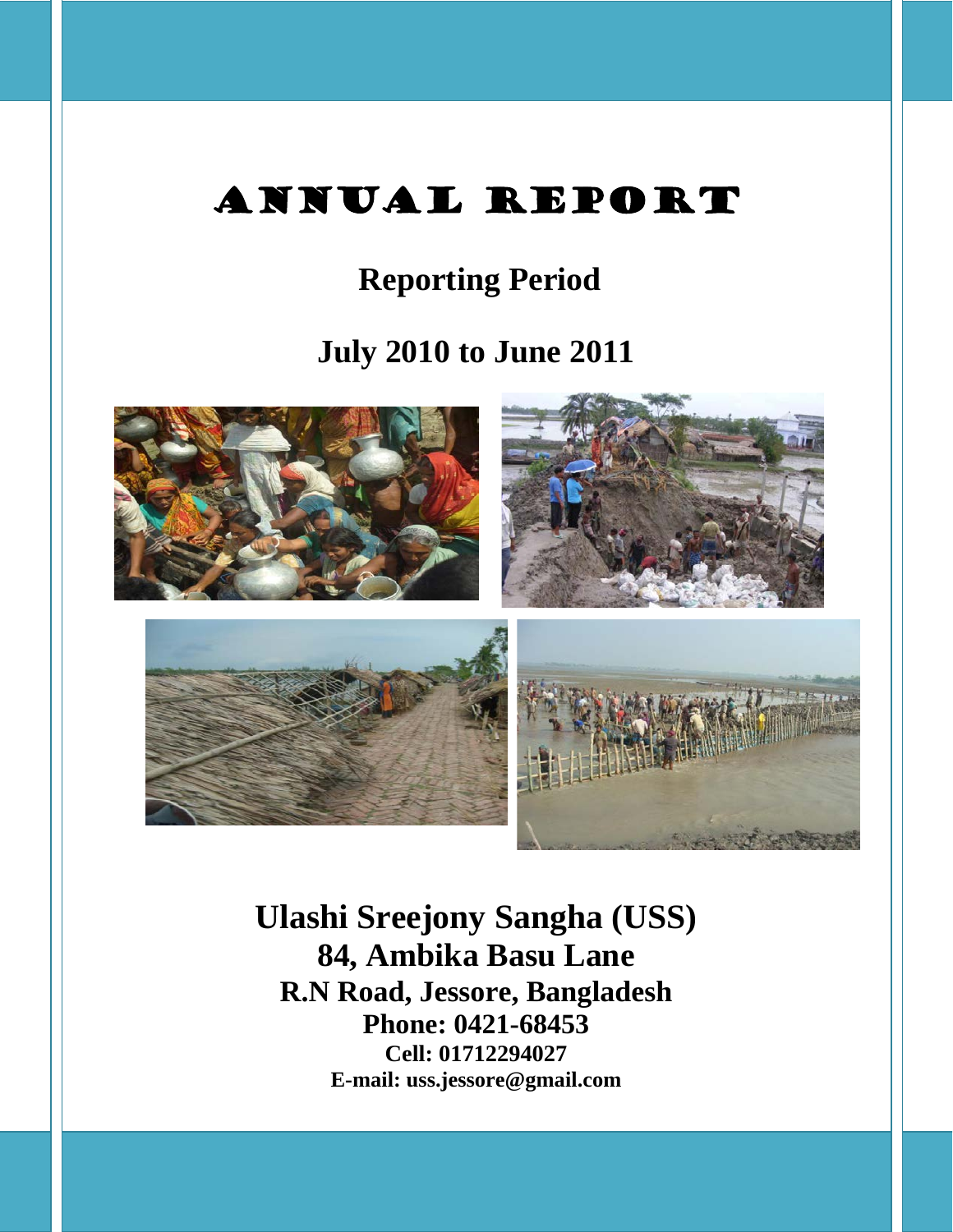#### **INTRODUCING USS**

#### *Background*

**Ulashi Sreejony Sangha, acronym USS, is a non partisan, non profit and non government voluntary organization. Betrabati is the name of a small river flows over the Sharsha and Jhikargacha Upazilas of Jessore District, South-East part of Bangladesh. Due to many reasons Betrabati got steam less and become dead. As a result the both sides of the river had to face the irrigation problem in need. Not only in cultivation, has the environment also been effected. To preserve the human friendly environment and smooth cultivation in the effected zone, one initiative was seek from the existing government. For that, one project named Ulashi Sharothi, Jodunathpur Project, supported by the local government, in the 8 unions situated in the both sides of Betrabati River, was started in 1st November 1976. The main objectives of the project was to re-excavate the river; increase the production of IRRI rice ensuring sufficient irrigation; increase the diversified agro production; creating employment opportunities through different projects ; ensuring the participation of civil society in the development initiatives. This initiative was significantly appreciated in the rural economic as well as national economy. The activities and the achievement of the project were praised worthy by the national and international media, donor agency and development partners. After the completion of the projected activities, USS got institutional shape on 10th January 1984 by some devoted leading organizers of the project, to complete the other needs of the society.**

#### **LEGAL STATUS AND REGISTRATION**

**USS got its registration under the registration authority of Department of Social Welfare in 1985 in the name of Ulashi Sreejony Sangha and the number is Jess-6/85. USS confirms it's enlistment under the authority of NGO Affairs Bureau in the year 2000 which registration number is 1604. USS is enlisted with many reputed network and committees in the development sector.**

| <b>Registration Authority</b>       | <b>Registration</b><br><b>Number</b> | <b>Date of Registration</b> | <b>Renewal Date</b> |
|-------------------------------------|--------------------------------------|-----------------------------|---------------------|
| <b>Department of Social Welfare</b> | $Jess-06/85$                         | 9 May, 1985                 | N/A                 |
| <b>NGO Affairs Bureau</b>           | 1604                                 | 21 December, 2000           | 21 December, 2010   |

**Table 01: Legal status and registration**

#### **VISION**

**Address all kinds of discrimination and ensure pollution free environment in Bangladesh, where all citizens will live with dignity and freedom.**

#### **MISSION**

**Strengthening the capacity of poor people and empower them through establishing self-managed institution by using locally available resources in an environment-friendly way to improve livelihood.**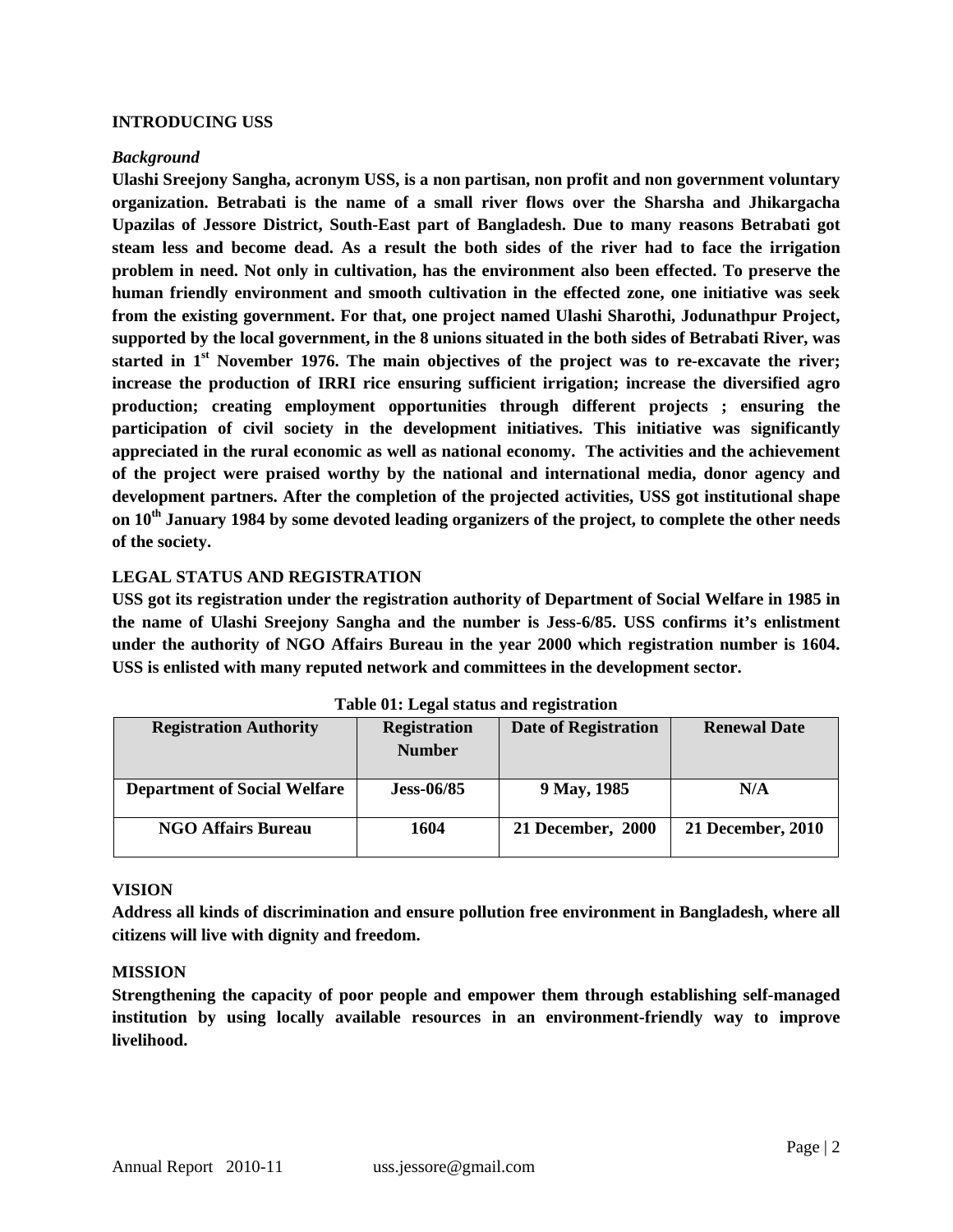#### **OBJECTIVES OF USS**

- **To build capacity on social and economical development**
- **To organize and build community based organization**
- **To promote livestock and piciculture.**
- **To promote livelihood, gender equality, human rights and good governance.**
- **To establish adolescent, landless, fishermen, marginal and ethnic groups' rights.**
- **To protect on environment and water sources of Bangladesh.**

#### **USS MAIN AREA OF INTERVENTIONS**

- **To educate on primary health care, sanitation promotion, HIV/AIDs and arsenic mitigation.**
- **To promote primary and non-formal education**
- **To break down culture of silence through excising own culture.**
- **To promote and exercise proven technology on sustainable agricultural development.**
- **To assist the income generating activities.**
- **To undertake different action research on development.**
- **Institutional Development**  - **Disaster management**  - **Sustainable Agriculture**  - **Education**  - **Health, Hygiene, Sanitation and Water Supply** - **Emergency response to Disaster**  - **Environmental development & Climate Change**  - **Gender & Women Development** - **Water & River issues** - **Development of Minority/ethnic group** - **Development of Adolescent group** - **Community Mobilization & Local Resource Management** Development for the Person with **Disability**  - **Training**  - **Vocational Training Micro Finance** - **Cultural Activities**  - **Research**
- **Human Rights & Advocacy**
- 
- **Networking**

## **MANAGEMENT AND GOVERNANCE**

**USS has been attaching high priority on good governance, accountability and transparency, operating according to the approved constitution of the organization; it has got three types of organizational structures namely:** 

- **General body**
- **Executive body**
- **General administration**

## *General Body:*

**USS is proud of its General Body comprising a group of highly qualified and experienced professionals and dignitaries of the society. The General Body, consisting of 19 members organizes at least one general meeting annually in a transparent and democratic manner all the way. The General Body approves the activities of the Executive Body.** 

## *Executive Body:*

**The Executive Body elected by the members of the General Body for 02 Years, is comprised of 7 members. It is the supreme authority to frame policies and guidelines to run the organization. The Executive Director, appointed by the Executive Body, plays the role of Secretary of the Executive Body in accordance with the recognized rights and responsibilities of the designation.**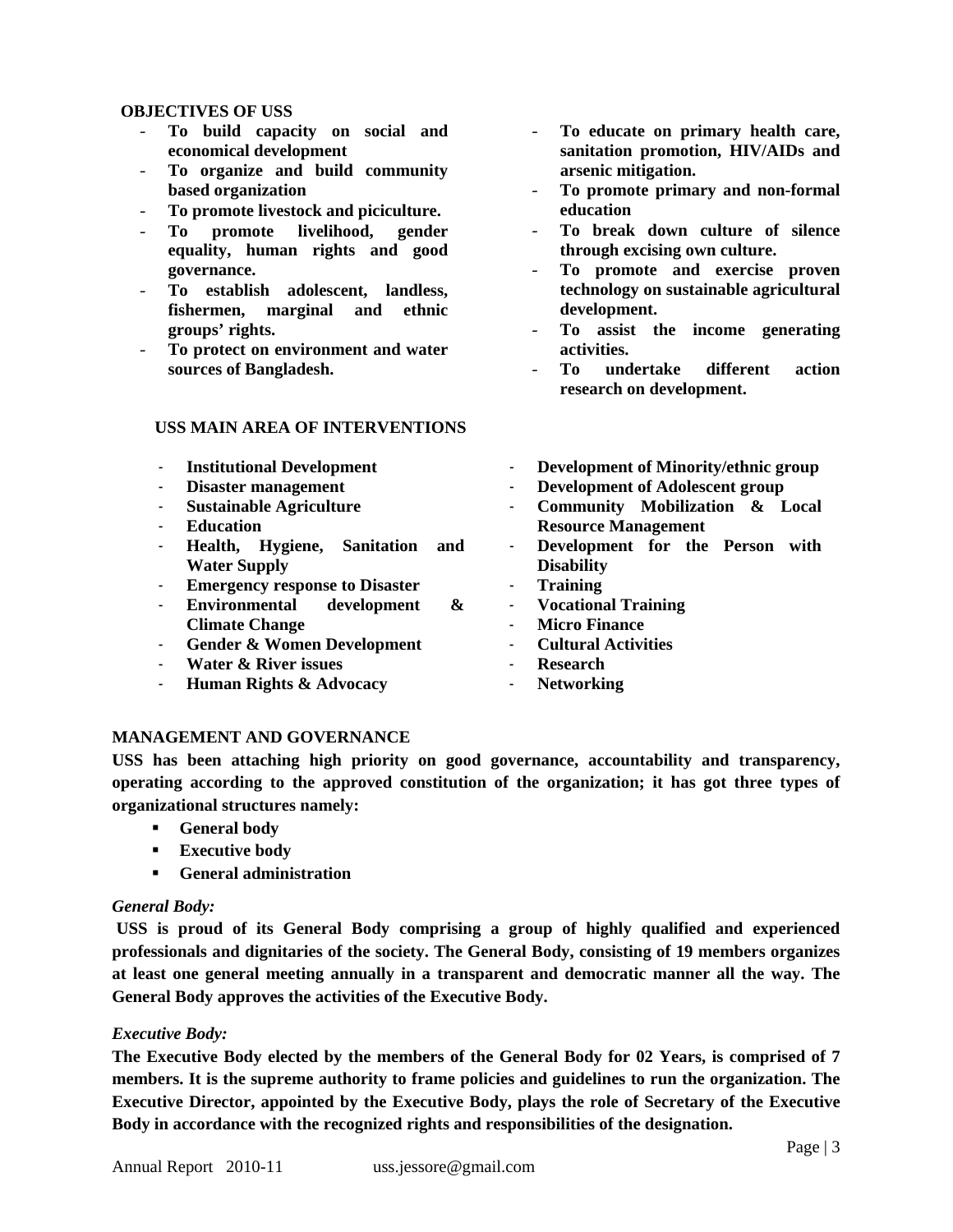#### *General Administration:*

**Executive Director (ED), the functional/ administrative head of the organization, is responsible for overall management and administration of USS as well development and implementation of its different programs/ projects and related activities along with his professional staff. Executive Director is accountable to the President and Executive Body of the organization.**

**To increase the strength, capacity, competency and ensuring the sustainability of the organization, one Management Committee was formed with the higher officials of USS. Management Committee is basically conscientious to produce the action plan of any kind of project and programs following the vision, mission of the organization and instruction of the Executive Director, as well as involves in execution**

| Name of<br>projects/program                                                                                                                     | <b>Major Program</b><br><b>Focus</b>                                                                                                                                                                              | Geographic<br>coverage (Name of<br>District & Upazila)                                                                   | <b>Budget</b> in<br><b>Taka</b> | <b>Duration</b>  | <b>Donor</b><br><b>Name</b>                  |
|-------------------------------------------------------------------------------------------------------------------------------------------------|-------------------------------------------------------------------------------------------------------------------------------------------------------------------------------------------------------------------|--------------------------------------------------------------------------------------------------------------------------|---------------------------------|------------------|----------------------------------------------|
| <b>Supporting</b><br>Household<br><b>Activities for Hygiene</b><br><b>Assets and Revenue</b><br>(SHAHAR) IFSP<br>Project, Jessore<br>Pauroshava | <b>Institutional</b><br>strengthening,<br><b>Community</b><br>mobilization,<br><b>Maternal Health,</b><br><b>Nutrition</b> , women<br>empowerment,<br>neonatal health,<br>child health                            | <b>Upazila - Jessore</b><br>sadar,<br><b>District</b> -Jessore                                                           | 15489784                        | 2000-<br>2013    | <b>CARE-</b><br><b>Bangladesh</b><br>(USAID) |
| <b>Sanitation, Hygiene</b><br><b>Education and Water</b><br><b>Supply Project(GOB-</b><br><b>UNICEF</b> ) project                               | Sanitation,<br>Hygiene & safe<br>water suppl,<br><b>Maternal Health</b><br>neonatal health,<br>child health                                                                                                       | Upazila -kalia,<br><b>District-Narial</b>                                                                                | 21302222                        | 2007-<br>ongoing | DFID,<br>DPHE,<br><b>UNICEF</b>              |
| <b>Coastal Livelihoods</b><br><b>Improvement through</b><br><b>Maximizing</b><br><b>Adaptations towards</b><br><b>Environment</b><br>(CLIMATE)  | <b>Community</b><br>based adaptation,<br><b>Maternal Health</b><br>neonatal health,<br>child health<br>women<br>empowerment<br>livelihood<br>improvement,<br><b>Disaster</b><br>preparedness<br>child sponsorship | <b>Upazila-Dacope</b><br>District-Khulna                                                                                 | 6360830                         | $2009 -$<br>2019 | <b>Action aid</b><br><b>Bangladesh</b>       |
| <b>Raising Peoples Voice</b><br>for CARP & Climate<br><b>Justice</b>                                                                            | <b>Adoptive</b><br>agriculture<br>climate justice,<br>agrarian reform,<br>awareness<br>building                                                                                                                   | District :<br><b>Jessore</b><br><b>Narail</b><br>Gopalgonj<br>Madaripur,<br>Sirajganj,<br>Munshiganj,<br>Chapainowabgonj | 6860760                         | 2008-<br>ongoing | Oxfam-GB                                     |

#### **Ongoing projects of USS:**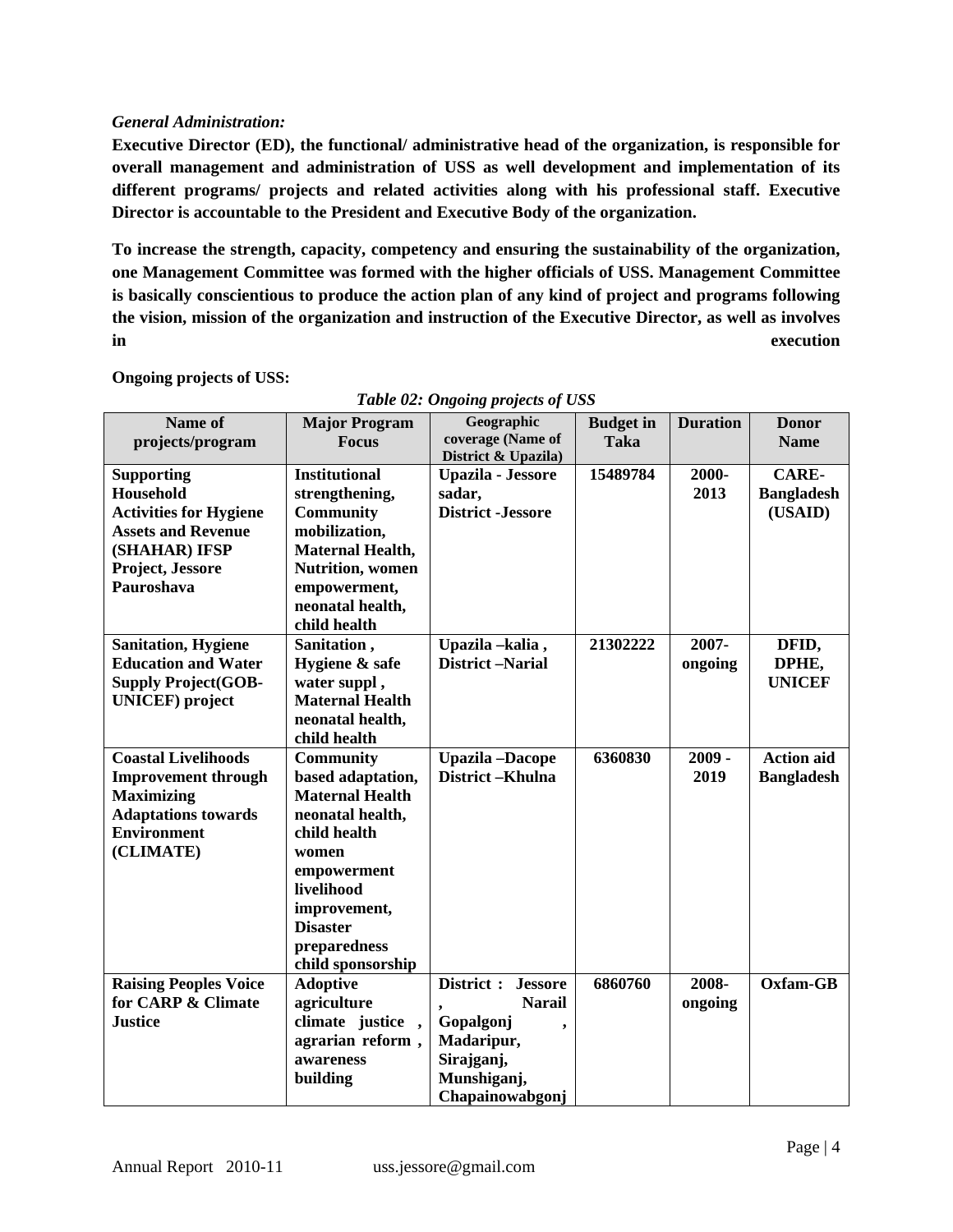| Name of<br>projects/program                                                                                                          | <b>Major Program</b><br><b>Focus</b>                     | Geographic<br>coverage (Name of                                                                                                                                    | <b>Budget in</b><br><b>Taka</b> | <b>Duration</b>                                 | <b>Donor</b><br><b>Name</b>                              |
|--------------------------------------------------------------------------------------------------------------------------------------|----------------------------------------------------------|--------------------------------------------------------------------------------------------------------------------------------------------------------------------|---------------------------------|-------------------------------------------------|----------------------------------------------------------|
|                                                                                                                                      |                                                          | District & Upazila)<br>, Nator<br><b>Upazila; Jessore</b><br>sadar<br>Mokshedpur,<br>Madaripur,<br>Sadar, Sreenagar<br>, Rohaonpur,<br><b>Tarash</b><br>Boraigram. |                                 |                                                 |                                                          |
| <b>Emergency Food</b><br><b>Security and</b><br>Livelihood support in<br>the Cyclone Aila<br>affected region in<br><b>Bangladesh</b> | Food security and<br>improve<br>livelihood               | <b>Upazila</b> -Dacope<br>District-Khulna                                                                                                                          | 69500000                        | $14^{\text{th}}$<br>May,<br>$2011 -$<br>ongoing | <b>ECHO</b> and<br><b>Actionaid</b><br><b>Bangladesh</b> |
| A disaster resilient<br><b>Future: mobilizing</b><br>communities and<br>institution for effective<br>risk reduction<br>(DIPECHO-VI)  | Disaster risk<br>reduction                               | <b>Upazila</b> -Dacope<br>District-Khulna                                                                                                                          | 5368106                         | $2011 -$<br>2012                                | <b>ECHO</b> and<br><b>Actionaid</b><br><b>Bangladesh</b> |
| <b>Poverty Reduction by</b><br><b>Increasing the</b><br><b>Competitiveness of</b><br><b>Enterprise (PRICE)</b>                       | Farmers training,<br>entrepreneurship<br>development     | Upazila-<br><b>Jikorgacha</b><br><b>District-Jessore</b>                                                                                                           | 1066800                         | 2010-12                                         | <b>USAID</b>                                             |
| <b>Microcredit</b>                                                                                                                   | Economic<br>development of<br>poor, women<br>empowerment | Upazila :<br>jikorgacha<br><b>Districts: Jessore</b>                                                                                                               | 6,13,39,000                     | 2000-<br>ongoing                                | Own fund                                                 |

**The above table shows that USS has managed all of the project and activities effectively and efficiently. USS has worked very efficiently after Cyclone SIDR and AILA, 2007 & 2009 respectively in collaboration with Govt. and different international donors. This also proves the competences of USS works to manage any volume of activity properly in a professional way.**

## *ACTIVITIES OF USS FROM JULY 2010 TO JUNE 2011 AT A GLANCE*

**Emergency Food Security and Livelihood Support in The Cyclone Aila Affected Region in Bangladesh Undertaken by USS Supported by AAB And Funded by ECHO**

#### *Project Objective:*

**To contribute to the recovery of the food security and livelihood situation of the severely affected HHs in the Aila affected region in Bangladesh.**

#### *Specific Objective:*

**Ensure that all severely affected HHs meet basic food needs without having to resort to negative coping strategies and give them the capacity to strengthen their own livelihoods.**

*Result 01:* **2017 Targeted households have increased income, through the cash for work activity, for food security in the hunger period.**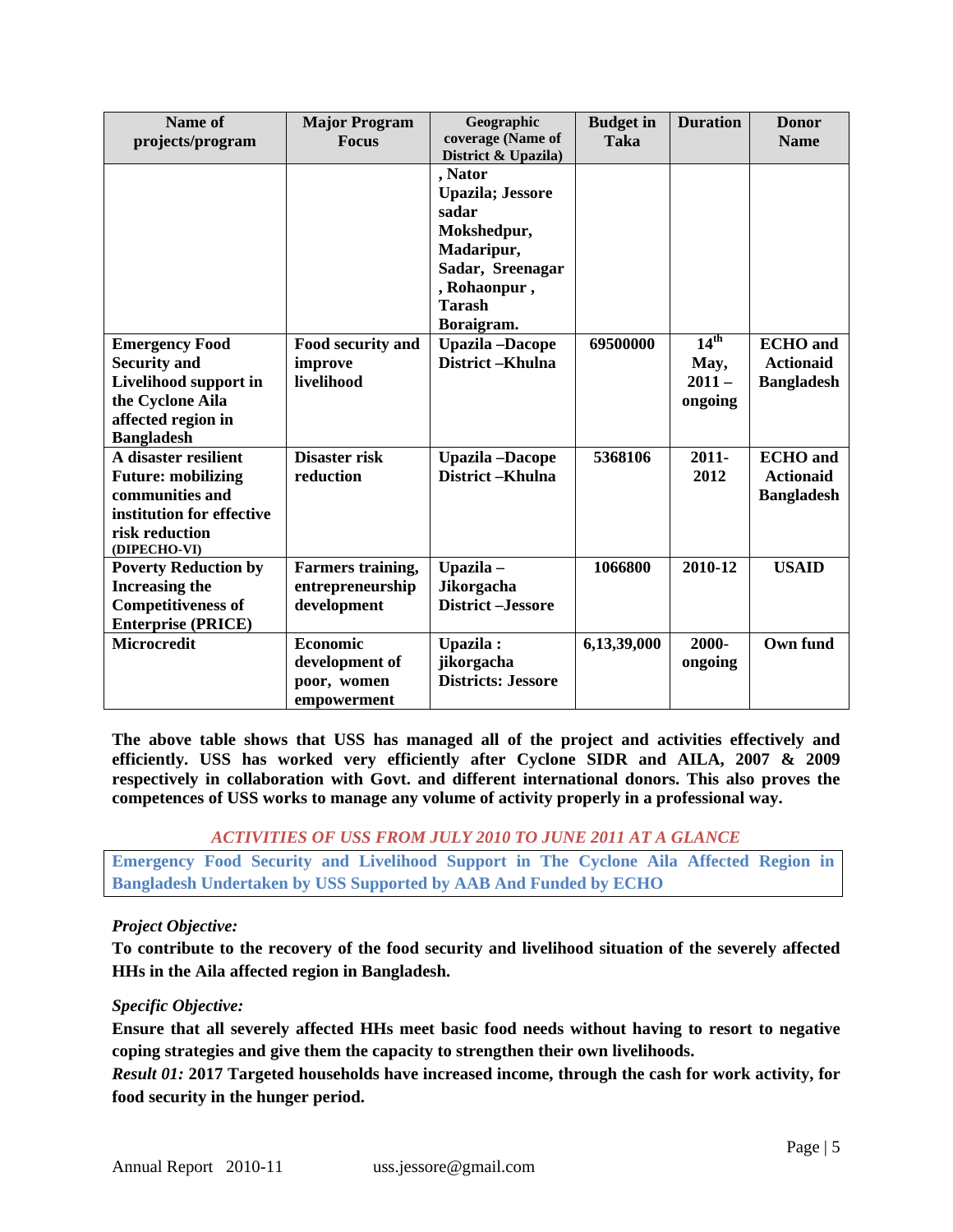*Result 02:* **2017 Targeted households have sufficient income, through the cash for training activity, for food security in the hunger period.**

*Result 03:* **Income for livelihood restoration has increased for all targeted 957 households through specific cash grants.**

*Result 04:* **Local and national level advocacy to ensure delivery of government recovery initiatives and the promotion of a lesson learning culture on consortium led disaster recovery responses.**

*Project Intervention***: To contribute to the recovery of the food security and livelihood situation of the severely affected HHs in the Aila affected region in Bangladesh, This project design the following intervention.**

- **Cash for Work**
- **Cash for Training**
- **Agricultural Grant, and**
- **Unconditional Grant.**

#### *Description of activities for CFW*

**Cash-for-Work is a short-term intervention used by humanitarian assistance organizations to provide temporary employment in public projects (such as repairing roads, clearing debris or rebuilding infrastructure) to the most vulnerable segments of a population. The methodology is relatively new, but its use has become increasingly common in food insecure, disaster-affected or post-conflict environments.**

| Sl. | <b>Types of</b>       | No. of         |    | <b>Achievement Sl.</b>                                                 |
|-----|-----------------------|----------------|----|------------------------------------------------------------------------|
|     | <b>Scheme</b>         | <b>Scheme</b>  |    |                                                                        |
| 01  | <b>ECHO Village</b>   | 03             | u. | 52 family surviving safely                                             |
|     | (Plinth Raising)      |                | л  | 5000 people could take shelter in case of any disaster                 |
|     |                       |                | u  | land can be used for tree plantation                                   |
|     |                       |                | u  | <b>Agriculture land improvement to farm</b>                            |
|     |                       |                | a. | 15 new ponds $(3 \text{ for drinking } \& 12 \text{ for aquaculture})$ |
|     |                       |                |    | developed                                                              |
| 02  | Road                  | 0 <sup>3</sup> | u  | 2500 people could take shelter in case of any disaster                 |
|     | <b>Reconstruction</b> |                | u) | Land can be used for tree plantation                                   |
|     |                       |                | u  | Agriculture land improvement to farm (3000 acre)                       |
|     |                       |                | u  | 7 ponds for HH uses for aquaculture.                                   |
| 03  | <b>Ring</b>           | 01             | G) | 82 family serving safely                                               |
|     | <b>Embankment</b>     |                | G. | Protect 40 acre agricultural land from                                 |
|     |                       |                | u  | 450 people could take shelter in case of any disaster                  |
|     |                       |                | u  | Land can be used for tree plantation                                   |
|     |                       |                |    | <b>Agriculture land improvement to farm</b>                            |

#### *Table 03: Different CFW intervention taken by the project*

#### *Progress and achievements*

**In this activity, USS try to involve reconstructing those infrastructures by CFW activities which will help the affected HHs to get their previous happiness and help them to ensure their food security and enhance livelihood status by provide cash. These are: plinth rising of 03 groups of**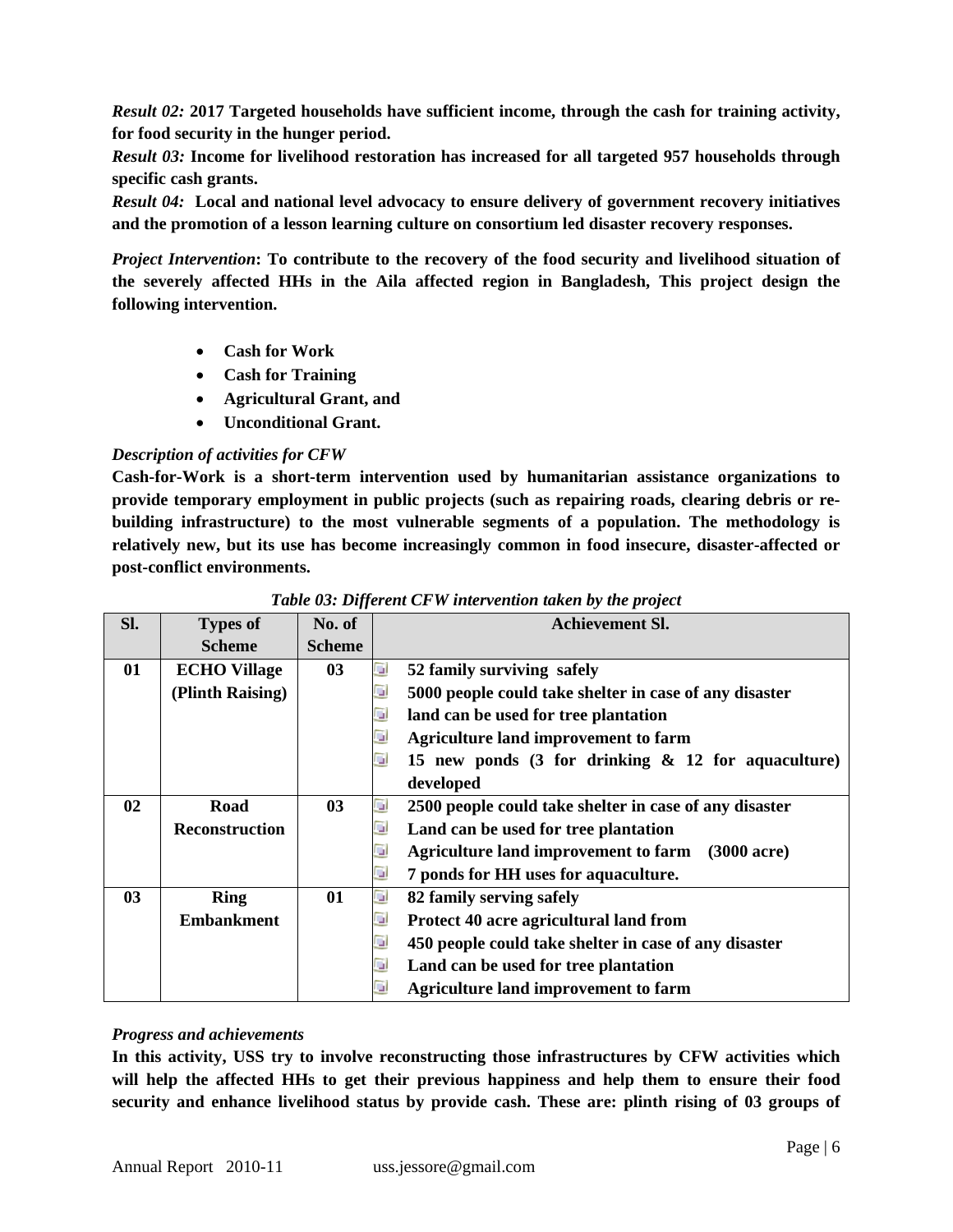**houses (total 52) which named at ECHO Village, 02 damaged roads reconstructed, 01 ring dam reconstructed. All the intervention has already been completed.**

**According to the result 01: 2017 Targeted households have increased income, through the cash for work activity, for food security in the hunger period.**

**This is a great achievement to take initiative at the hunger period and ensure food security of those people. Some beneficiary also influence to plinth raise individually after the cash for work activity. Achievements of this intervention include:**

- **134 families surviving safely**
- **7,950 people could take shelter in case of any disaster**
- **Agriculture land improvement to farm (more than 4000 acre)**
- **15 new ponds (3 drinking water & other 12 for aquaculture)**

## **Pictorial view of Cash for work activities at different Scheme**



 *Figure 01, 02: The previous and present situation of a pond (drinking water) which was silted during Aila in ECHO Village* 



*Figure 03, 04: Women engagement at development process*

**Coastal Livelihood Improvement Through Maximizing Adaptation Towards Environment (CLIMATE)-LRP-37 undertaken by USS supported and funded by Action Aid Bangladesh**

**The project is being implemented from May, 2009 in 5 villages named Sutarkhali, Nolian, Kalabogi under Sutarkhali Union, Kalinagar, Sreenagar under Kamarkhola Union, Dacope Upazilla, Khulna District.**

**Major program focus of this project: Community Based Adaptation, Maternal Health Neonatal Health, Child Health, Women Empowerment, Livelihood Improvement, Disaster Preparedness, Child Sponsorship.**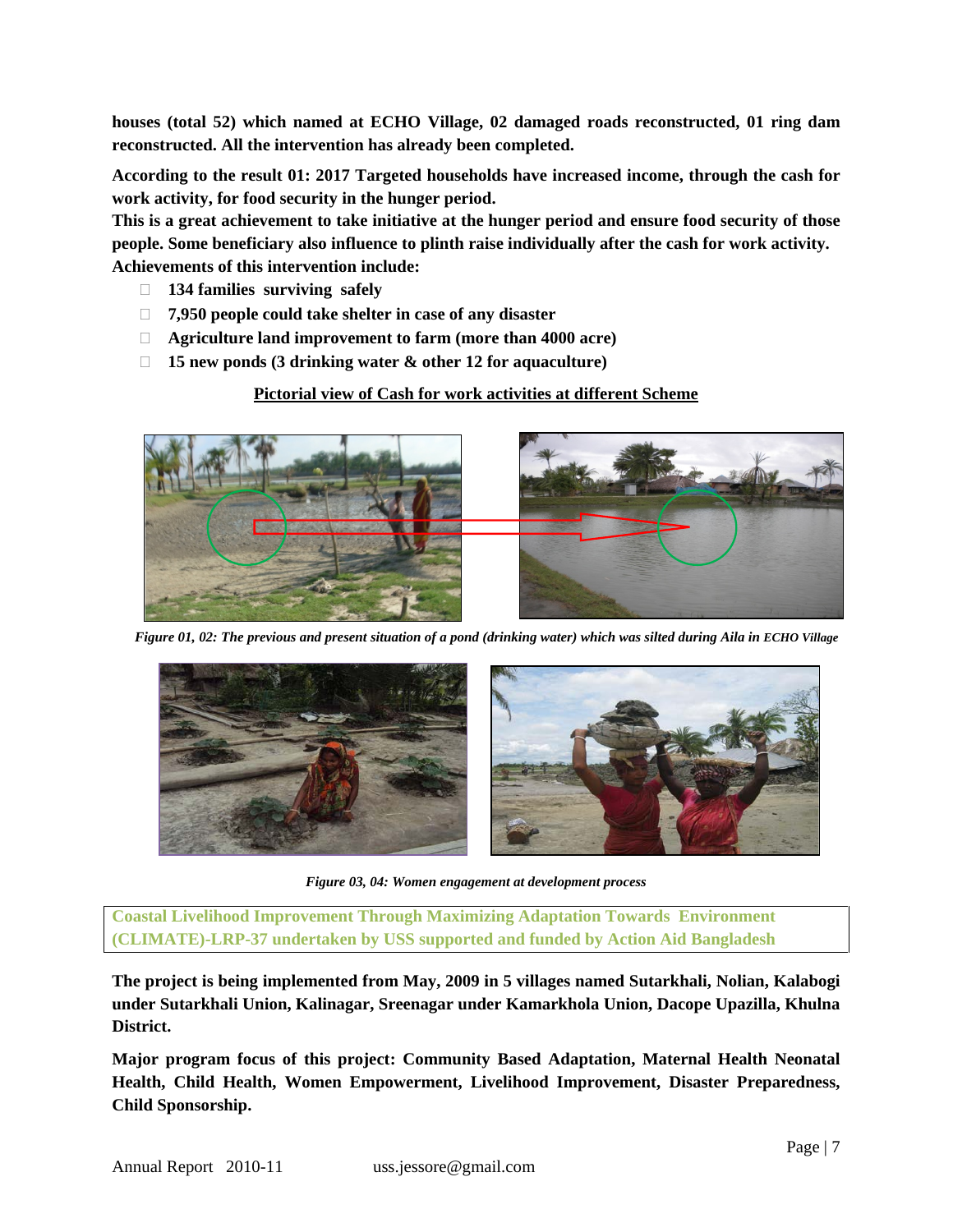**Objectives of this project: To protect the coastal livelihood from the disaster vulnerability and climate risk.**

**Targets and achievements of this project**

*Output of this Project:*

**Output 01: Efficiency enhancement of family, community, local government and institution to adapt with climate change and disaster vulnerability.**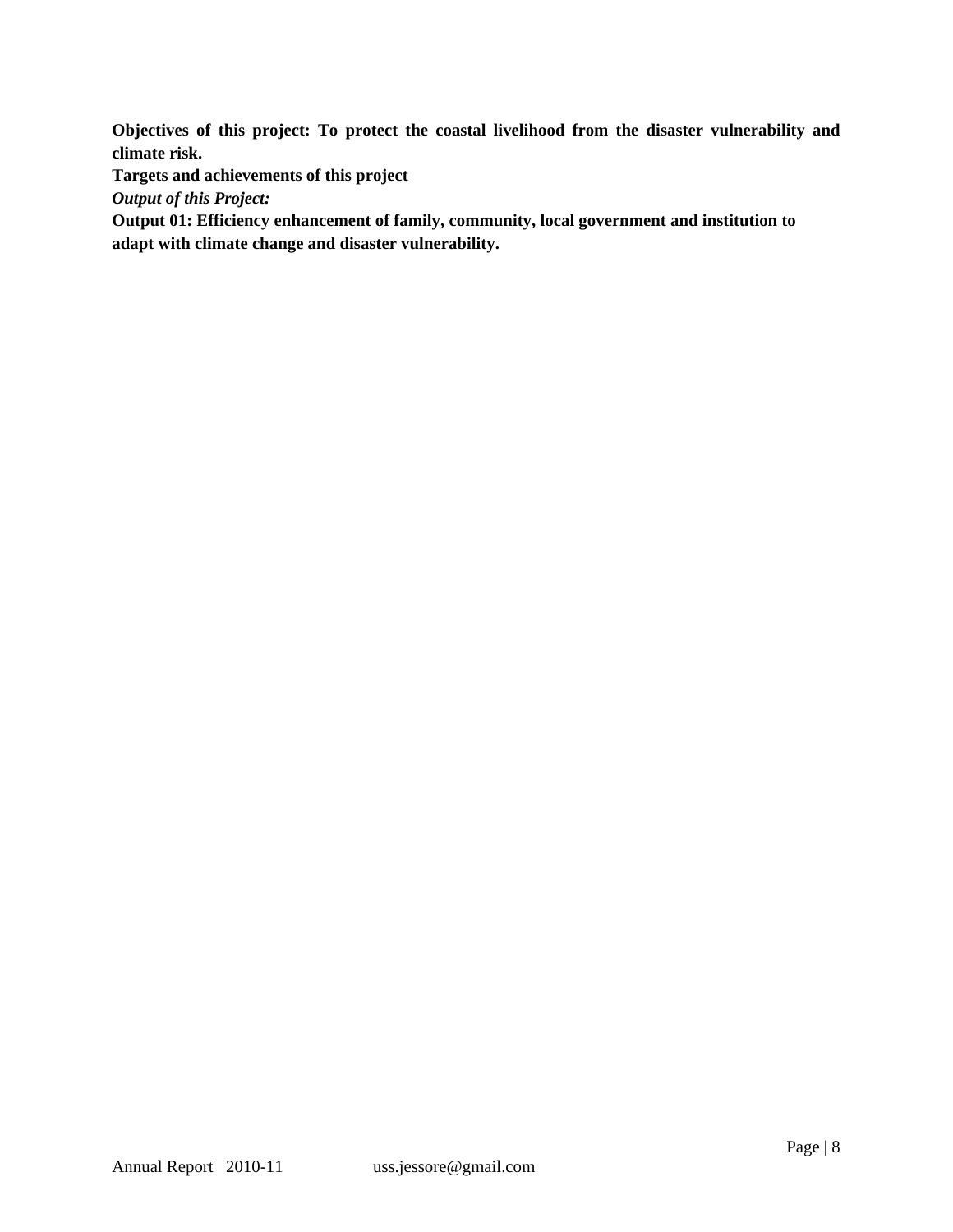| <b>Sl</b>                        | <b>Activities</b>                                                                                                                                                                                              | <b>Achievement</b><br><b>Target</b> |                  |           |             | <b>Differences</b> |                  | <b>Comments</b>                                                                          |
|----------------------------------|----------------------------------------------------------------------------------------------------------------------------------------------------------------------------------------------------------------|-------------------------------------|------------------|-----------|-------------|--------------------|------------------|------------------------------------------------------------------------------------------|
| no                               |                                                                                                                                                                                                                | Yearly                              | <b>Quarterly</b> | Quarterly | <b>Till</b> | Yearly             | <b>Quarterly</b> |                                                                                          |
|                                  |                                                                                                                                                                                                                |                                     |                  |           | now         |                    |                  |                                                                                          |
| $\boldsymbol{0}$<br>$\mathbf{1}$ | <b>Orientation</b><br>with<br><b>UPs</b><br>and UDMCs<br>on<br>environment<br>WR,<br>disaster and<br>climate risk<br>(from CCA-<br>DRR)<br>and<br>refreshing<br>their<br>roles<br>and<br>responsibiliti<br>es. | 02                                  | 01               | 01        |             | 100%               | 100%             | No<br><b>Enough</b><br>finance in<br>time<br>due<br>and will be<br>implement<br>ed later |
| $\boldsymbol{0}$                 | Training on                                                                                                                                                                                                    | 800                                 | 800              | 800       | 525         | 40%                | 40%              | <b>Remaining</b>                                                                         |
| $\overline{2}$                   | family label                                                                                                                                                                                                   | participa                           | participa        | participa | partici     |                    |                  | part<br>will                                                                             |
|                                  | disaster                                                                                                                                                                                                       | nts                                 | nts              | nts       | pants       |                    |                  | be finished                                                                              |
|                                  | preparednes                                                                                                                                                                                                    |                                     |                  |           |             |                    |                  | later                                                                                    |
|                                  | s for circle                                                                                                                                                                                                   |                                     |                  |           |             |                    |                  |                                                                                          |
|                                  | participants                                                                                                                                                                                                   |                                     |                  |           |             |                    |                  |                                                                                          |
| $\boldsymbol{0}$                 | <b>Awareness</b>                                                                                                                                                                                               | 600                                 | 150              | 200       | 350         | ---                | ---              | 150<br>in                                                                                |
| 3                                | building<br>on                                                                                                                                                                                                 | family                              | family           | family    | family      |                    |                  | each                                                                                     |
|                                  | disaster risk                                                                                                                                                                                                  |                                     |                  |           |             |                    |                  | quarter                                                                                  |
|                                  | for<br>the                                                                                                                                                                                                     |                                     |                  |           |             |                    |                  |                                                                                          |
|                                  | sponsorship<br>family                                                                                                                                                                                          |                                     |                  |           |             |                    |                  |                                                                                          |
| $\boldsymbol{0}$                 | <b>Orientation</b>                                                                                                                                                                                             | 4 batch                             |                  |           |             |                    |                  | <b>This</b><br>will                                                                      |
| $\overline{\mathbf{4}}$          | climate<br>on                                                                                                                                                                                                  | (100)                               |                  |           |             |                    |                  | be                                                                                       |
|                                  | change<br>and                                                                                                                                                                                                  | people)                             |                  |           |             |                    |                  | implement                                                                                |
|                                  | disaster risk                                                                                                                                                                                                  |                                     |                  |           |             |                    |                  | ed later                                                                                 |
|                                  | reduction for                                                                                                                                                                                                  |                                     |                  |           |             |                    |                  |                                                                                          |
|                                  | community                                                                                                                                                                                                      |                                     |                  |           |             |                    |                  |                                                                                          |
|                                  | leader                                                                                                                                                                                                         |                                     |                  |           |             |                    |                  |                                                                                          |
| $\boldsymbol{0}$                 | <b>Development</b>                                                                                                                                                                                             | <b>Block</b>                        | 02               | 02        | --          | 100%               | 100%             | No                                                                                       |
| 5                                | of water and                                                                                                                                                                                                   | <b>Sanitation</b>                   |                  |           |             |                    |                  | Enough                                                                                   |
|                                  | drainage                                                                                                                                                                                                       | 2                                   |                  |           |             |                    |                  | finance in                                                                               |
|                                  | system<br>for                                                                                                                                                                                                  |                                     |                  |           |             |                    |                  | time<br>due                                                                              |
|                                  | adaptation                                                                                                                                                                                                     |                                     |                  |           |             |                    |                  | and will be                                                                              |
|                                  | with climate                                                                                                                                                                                                   |                                     |                  |           |             |                    |                  | implement                                                                                |
|                                  | change and                                                                                                                                                                                                     |                                     |                  |           |             |                    |                  | ed later                                                                                 |
|                                  | disaster risk                                                                                                                                                                                                  |                                     |                  |           |             |                    |                  |                                                                                          |
|                                  | reduction                                                                                                                                                                                                      |                                     |                  |           |             |                    |                  |                                                                                          |
| $\bf{0}$                         | <b>Advocacy</b> on                                                                                                                                                                                             | 2 times                             | 2 times          | --        | --          | 100%               | 100%             | N <sub>0</sub>                                                                           |
| 6                                | disaster                                                                                                                                                                                                       |                                     |                  |           |             |                    |                  | <b>Enough</b>                                                                            |
|                                  | forecasting,                                                                                                                                                                                                   |                                     |                  |           |             |                    |                  | finance in                                                                               |
|                                  | cyclone                                                                                                                                                                                                        |                                     |                  |           |             |                    |                  | due<br>time                                                                              |
|                                  | shelter, river                                                                                                                                                                                                 |                                     |                  |           |             |                    |                  | and will be                                                                              |

## *Table 04: Activity description*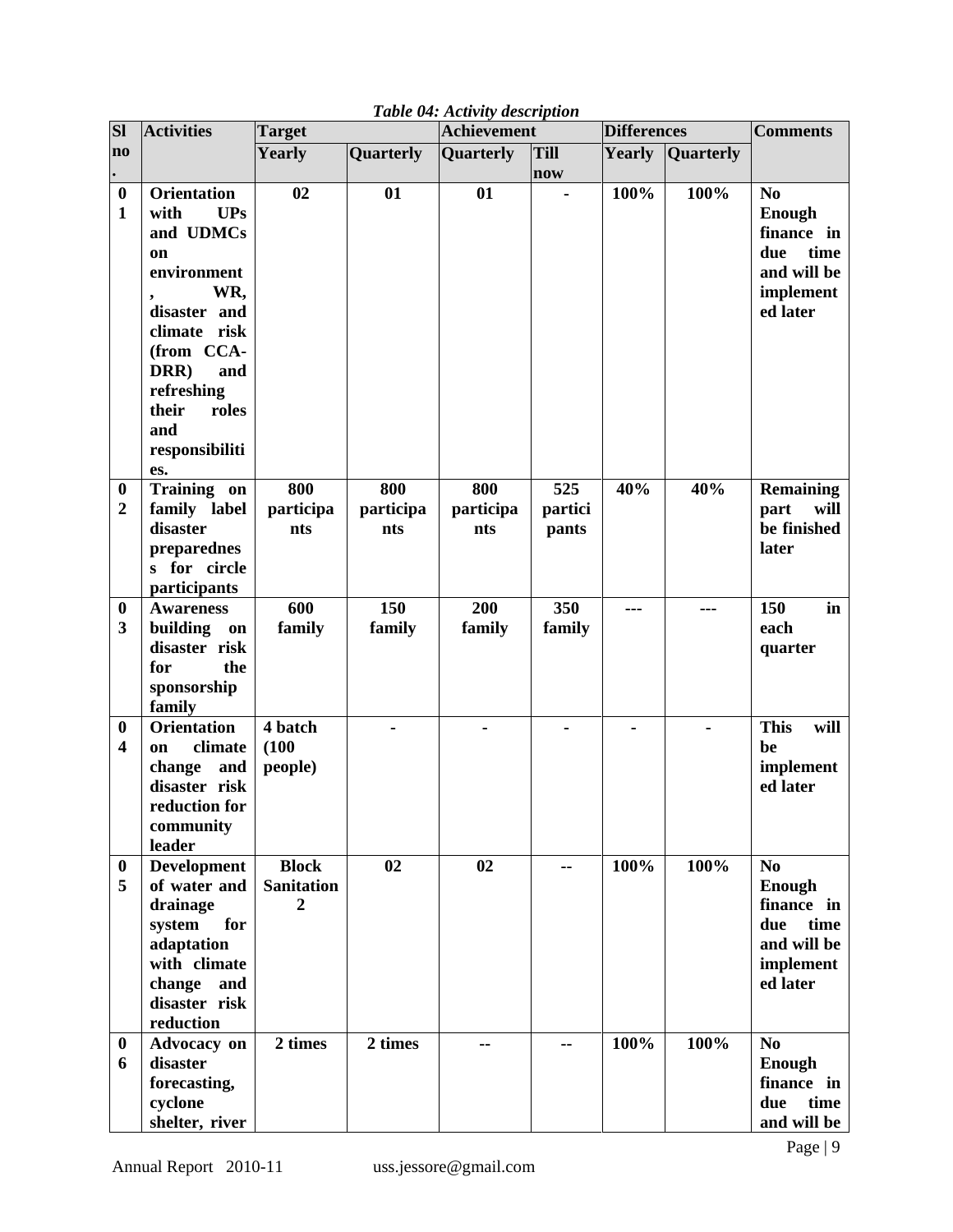| <b>SI</b>     | <b>Activities</b>                                                                                                             | <b>Target</b> |                  | <b>Achievement</b> |             | <b>Differences</b> |                  | <b>Comments</b>                                                                |
|---------------|-------------------------------------------------------------------------------------------------------------------------------|---------------|------------------|--------------------|-------------|--------------------|------------------|--------------------------------------------------------------------------------|
| $\bf{no}$     |                                                                                                                               | Yearly        | <b>Quarterly</b> | <b>Quarterly</b>   | <b>Till</b> | <b>Yearly</b>      | <b>Ouarterly</b> |                                                                                |
| I۰            |                                                                                                                               |               |                  |                    | now         |                    |                  |                                                                                |
|               | erosion, and<br>cyclone                                                                                                       |               |                  |                    |             |                    |                  | implement<br>ed later                                                          |
| $\bf{0}$<br>7 | <b>Orientation</b><br>disaster<br>on<br>climate<br>and<br>change<br>related<br>$co-$<br>curriculum<br>school<br>to<br>teacher | 1             | 1                | ---                | ---         | 100%               | 100%             | No enough<br>finance in<br>time<br>due<br>and will be<br>implement<br>ed later |

**Output 02: Livelihood based group formation for ensuring food security of poor and rural people and training on salinity endurable rice cultivation and sustainable agriculture farming technology.**

| <b>SI</b> | <b>Activities</b>                                                                                                |                                | target               | achievement         |                        |        | different | comments                                                                                     |
|-----------|------------------------------------------------------------------------------------------------------------------|--------------------------------|----------------------|---------------------|------------------------|--------|-----------|----------------------------------------------------------------------------------------------|
| no.       |                                                                                                                  | yearly                         | Quarterly            | <b>Quarterly</b>    | till<br>now            | yearly | Quarterly |                                                                                              |
| 01.       | Group<br>formation<br>including<br>farmers,<br>fishermen's,<br>baowaly<br>and<br>maowaly                         | 10                             | 10                   | 10                  | 10                     |        |           |                                                                                              |
| 02.       | To inform about<br>resource<br>management for<br>sustainable<br>agriculture and<br>food security                 | 100<br>people<br>(4)<br>batch) | 02 batch             | 02 batch            |                        | 50%    | 50%       | Not getting<br>enough<br>finance<br>in<br>due time and<br>will<br>be<br>implemented<br>later |
| 03        | <b>Coordination</b><br>meeting<br>with<br>forest<br>department and<br>local<br>services<br>providing<br>agencies | 4 time<br>20<br>people         | 1 times<br>20 people | 1 time<br>22 people | 1 time<br>22<br>people | ---    | 25%       | Not getting<br>finance<br>in<br>due time and<br>will<br>be<br>implemented<br>later           |
| 04        | <b>Monthly</b><br>meeting among<br>members of<br>reflect circle                                                  | 50<br>people                   | 10 people            | 10 people           | 16<br>people           |        | --        |                                                                                              |

*Table 05: Activity description*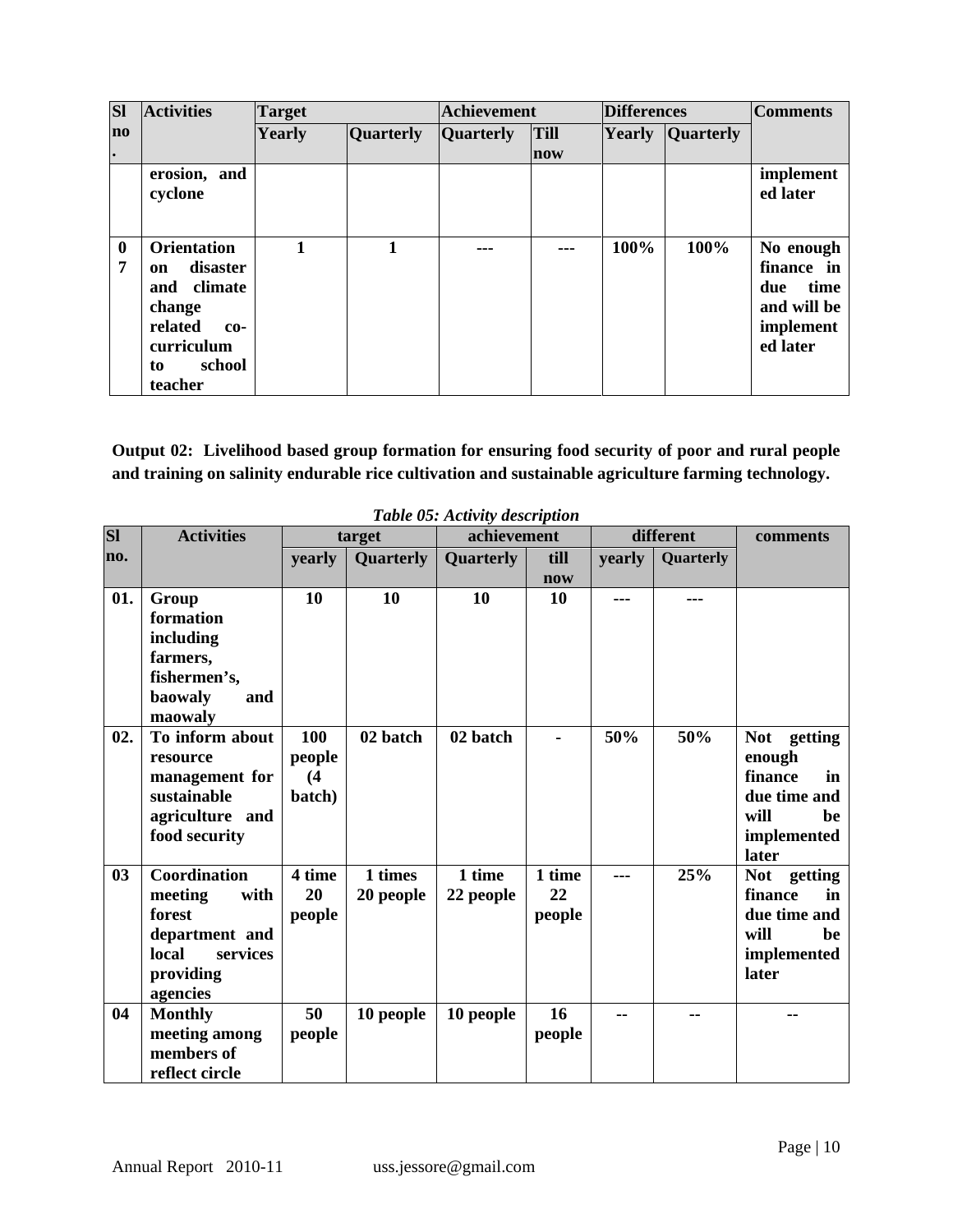**Output 03: Formation of reflect circle and self dependant group on purpose of the empowerment of woman, awareness building on human rights, climate change and disaster vulnerability.**

| SI. | Program                                                                       | Past               | <b>Target</b> | Achievement    |               |                |                  |              |
|-----|-------------------------------------------------------------------------------|--------------------|---------------|----------------|---------------|----------------|------------------|--------------|
|     |                                                                               | <b>Achievement</b> |               |                | <b>Target</b> | Woman          | Man              | <b>Total</b> |
| 02. | Conduction<br>of                                                              | 16                 | 26            | 26 circle      | 910           | 875            | 35               | 910          |
|     | reflect circle                                                                |                    | circle        |                | people        |                |                  |              |
| 03. | <b>of</b><br><b>Formation</b><br>spouse forum                                 | 08                 | 18            | 10             | 350           | $\overline{7}$ | 343              | 350          |
| 04. | <b>Spouse meeting</b>                                                         | 23                 | 18            | 10             | 350           | $\overline{7}$ | 343              | 350          |
| 05. | <b>Action</b><br>point<br>implementation                                      | 29                 | 10            | $\overline{7}$ | 350           | 215            | 135              | 350          |
| 06. | Woman<br>participation in<br><b>IGA</b>                                       | ----               | 20            | 17             | 20            | 10             | 10               | 20           |
| 07. | of<br><b>Formation</b><br>deposition<br>team                                  | 10                 | 6             | 6              | 210           | 210            | $\boldsymbol{0}$ | 210          |
| 08. | <b>VGD</b>                                                                    | 145                | 50            | 23             | 50            | 50             | $\boldsymbol{0}$ | 50<br>people |
| 09. | <b>Meeting</b><br>regarding<br>climate change,<br>woman<br>empowerment<br>etc | 455                | 200           | 152            | 200           | 200            | $\boldsymbol{0}$ | 200          |

*Table 06: Target and achievement of reflect circle*

**Output 04. Formation of youth association: The two youth association has been formed that will do work on environment, disaster and climate change issue.**

|  |  |  | Table 07: Activity description |
|--|--|--|--------------------------------|
|--|--|--|--------------------------------|

| <b>SI</b> | <b>Activities</b>         | <b>Target</b> |                                   | <b>Achievement</b> |             | <b>Different</b> |               | <b>Comments</b>   |
|-----------|---------------------------|---------------|-----------------------------------|--------------------|-------------|------------------|---------------|-------------------|
| no.       |                           |               | <b>Yearly Quarterly Quarterly</b> |                    | <b>Till</b> | Yearly   Quar    |               |                   |
|           |                           |               |                                   |                    | now         |                  | terly         |                   |
| 01        | <b>Formation of youth</b> | 02            | 02                                | 02                 | 02          | --               | $\sim$ $\sim$ | Lack of budget    |
|           | association               |               |                                   |                    |             |                  |               | and initiative of |
|           |                           |               |                                   |                    |             |                  |               | field level       |

**Output 05. Development of the quality of primary education: To enhance the quality of primary education some program has been run in the working areas. These are:** 

|           | Table 08: Activity description     |              |                              |                    |                  |        |                 |  |  |  |
|-----------|------------------------------------|--------------|------------------------------|--------------------|------------------|--------|-----------------|--|--|--|
| <b>SI</b> | <b>Activities</b><br><b>Target</b> |              |                              | <b>Achievement</b> | <b>Different</b> |        | <b>Comments</b> |  |  |  |
| No.       |                                    | Yearly       | Quarterly Quarterly Till now |                    |                  | Yearly | Quart           |  |  |  |
|           |                                    |              |                              |                    |                  |        | erly            |  |  |  |
| 01.       | <b>Conduction</b><br>and           | 01           | 01                           | 01                 | 01               | --     | --              |  |  |  |
|           | establishment<br>of                | <b>batch</b> | <b>batch</b>                 | batch              | batch            |        |                 |  |  |  |
|           | child development                  |              |                              |                    |                  |        |                 |  |  |  |
|           | through<br>centre                  |              |                              |                    |                  |        |                 |  |  |  |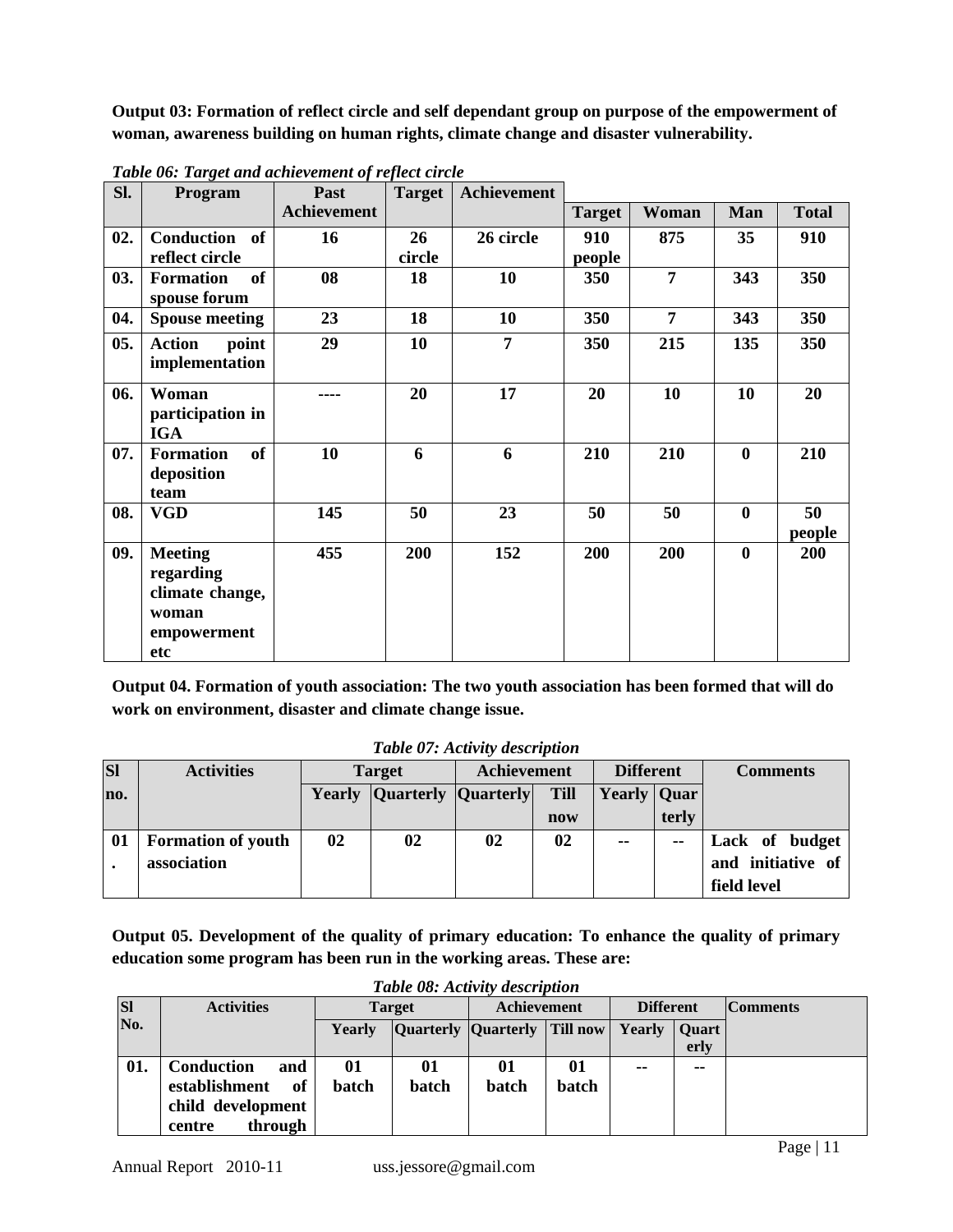| <b>SI</b>      | <b>Activities</b>                                            |                    | <b>Target</b>              | Achievement        |                       | <b>Different</b> |               | <b>Comments</b>                                                |
|----------------|--------------------------------------------------------------|--------------------|----------------------------|--------------------|-----------------------|------------------|---------------|----------------------------------------------------------------|
| No.            |                                                              | <b>Yearly</b>      | <b>Quarterly Quarterly</b> |                    | <b>Till now</b>       | <b>Yearly</b>    | Quart<br>erly |                                                                |
|                | sponsorship<br>and<br>pre-school<br><b>based</b><br>training |                    |                            |                    |                       |                  |               |                                                                |
| 02             | of<br><b>Establishment</b><br>children club                  | 8 school<br>8 club | 8 school<br>8 club         | 5 school<br>5 club | 5<br>school<br>5 club | 40%              | 60%           | <b>Remaining</b><br>part<br>will<br>be<br>implemented<br>later |
| 0 <sub>3</sub> | of<br><b>Formation</b><br>school<br>management<br>committee  | 09                 | 02                         | 01                 | 02                    | 20%              | 40%           |                                                                |

**Implementation of Action Point: The following activities have been implemented through the members 26 reflect circle in the working areas. Such as:**

*Table 09: Implementation of action point*

| <b>Action Point Name</b>                | <b>Achievements</b> |
|-----------------------------------------|---------------------|
| <b>Children birth registration</b>      | 46 children         |
| <b>Hygiene latrine installation</b>     | 204                 |
| <b>Pond reconstruction</b>              | 12                  |
| <b>Early marriage protection</b>        | n                   |
| Supported through vegetable cultivation | 39 people           |
| <b>Health services ensured</b>          | 328                 |
| <b>Provided VGF</b>                     | 62 people           |
| <b>Reconstruction of embankment</b>     |                     |

## **Pictorial view of Climate Change-LRP-37 project**





**Figure 07: Meeting with school management committee Figure 08: In writing session of field level problems in brown paper**

**Sanitation, Hygiene Education and Water Supply Project (GOB-UNICEF) project undertaken by USS supported by DFID, DPHE, UNICE**

**Major program focus of this project: Sanitation, Hygiene & safe water supply, Maternal Health neonatal health, child health.**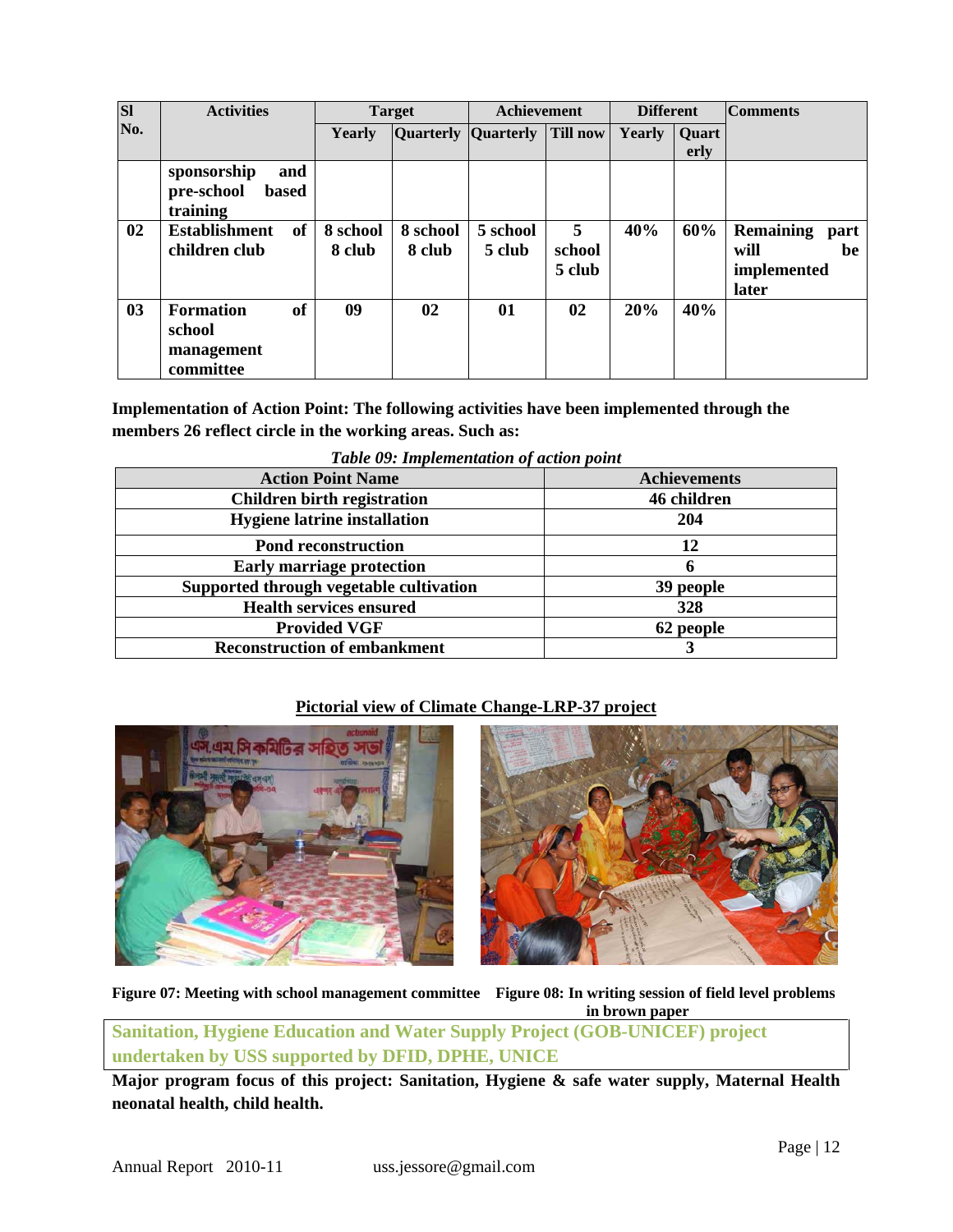**The project is being implemented from 2007 in Kalia Upazilla, Narail District. We worked with the activities such as folk show, video show, drama, training, installation of safe water, SSHE construction, orientation etc.**

**In 2007 during the baseline survey the sanitation survey coverage of the project area was 24.28%. After project implementation in June, 2009 it was 71.50% and in October, 2009 we achieved 100% sanitation coverage and continuing till June, 2011.**

**There are various activities, being implemented in the working areas. These are described below until June 2011:**

**To mobilize community, 245 PARA action committee have been formed, 26 WATSAN fair have been arranged, community meeting has arranged in presence of 43000 woman and man, 245 team have been formed including under five child mother etc.**

**To promote safe water supply system the programs have been implemented in the working areas. Such as:**

| <b>Achievements till June 2011</b> |
|------------------------------------|
| 335                                |
| 342                                |
|                                    |

*Table 10: Program description*

**To promote school sanitation and hygiene education, the programs have been implemented in the working areas. Such as:**

| <b>Activity description</b>                                | <b>Achievements till June 2011</b> |
|------------------------------------------------------------|------------------------------------|
| Reconstruction of water sources and latrine have been done | In 15 primary school               |
| <b>Only Reconstruction of water sources</b>                | In 15 primary school               |
| New installation of water sources and latrine              | In 30 primary school               |
| <b>Only New construction of water sources</b>              | In 30 primary school               |
| Latrine: Minimum 01: Only for girls and only for boys      | In 24 primary school               |
| Solid waste management are present                         | In 136 primary school              |
| Solid waste management are present                         | In 24 high school                  |

*Table 11: Activity description*

**To promote safe water, sanitation and hygiene education, 4679 coordination meeting of WATSAN committee was completed. The number of developed latrine is 41447 and number of underdeveloped latrine is 241 until June 2011 in working areas.**

**A Disaster Resilient Future: Mobilizing Communities and Institution for Effective Risk Reduction (DIPECHO-VI) undertaken by USS supported and funded by ECHO and Action Aid Bangladesh**

**The project is being implemented from March, 2011 in Sutarkhali and Kamarkhola union under Dacope Upazilla, Khulna District.**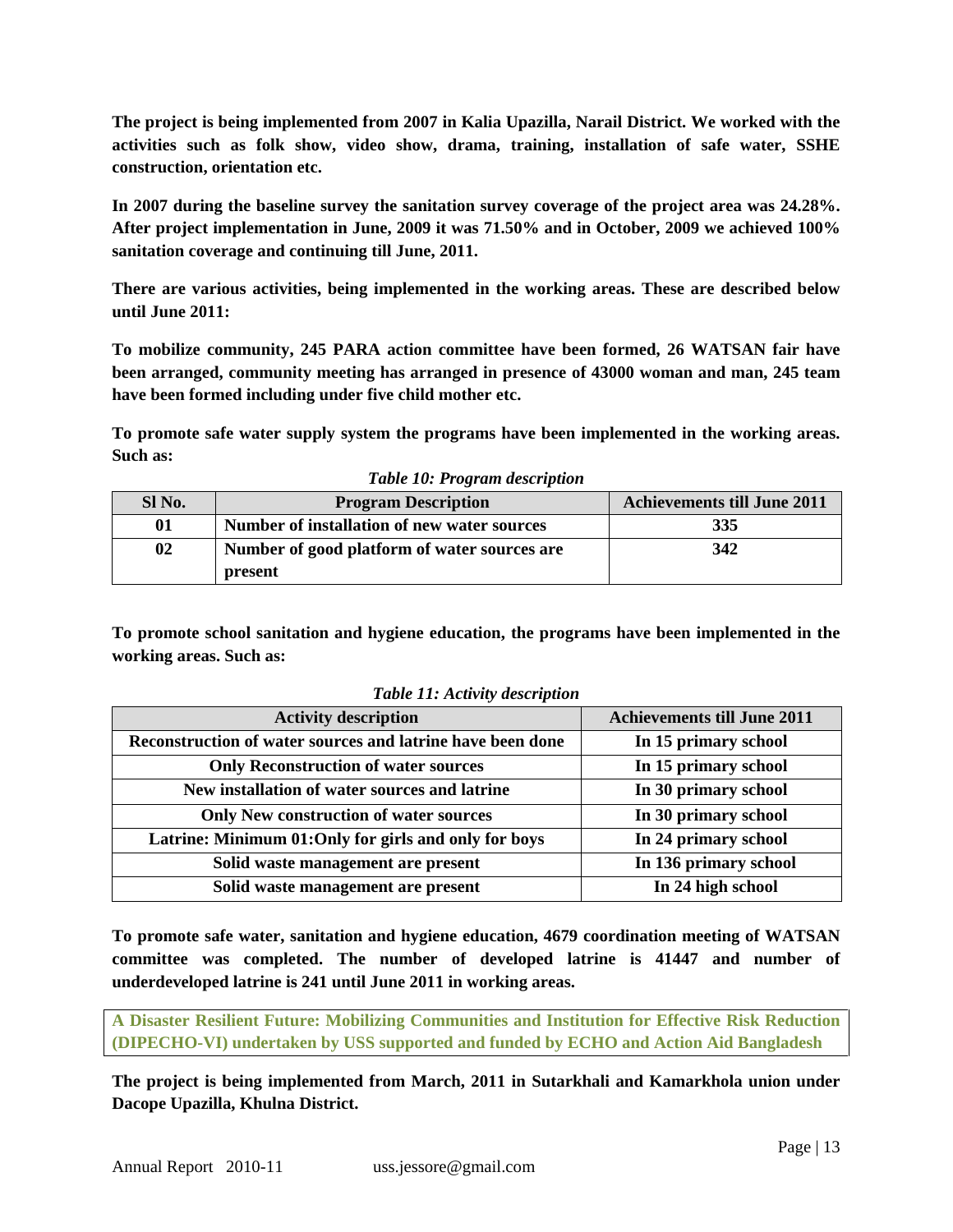**Project Objectives: To enhance the resilience of communities vulnerable to Natural Hazards in Bangladesh. The aimed of the project is to reduce the risk of people who are vulnerable to recurring floods, cyclone and earthquake through disaster preparedness. The project seeks to establish a partnership of all four key stakeholders i.e. Community, Local Govt, NGOs and Government in managing disaster risks**

**Project Aim: The project is aimed to reduce the risk of people who are vulnerable to recurring cyclone through disaster preparedness and seeks to establish a partnership of all four keys stakeholders i.e. Community, Local govt. NGOs and govt. in managing disaster risks in the project area.**

#### **Progress activities of this project**

*Social Mobilizing:* 

**Disasters have been and remain as the major hindering factor to the national growth and cause of poverty. In the threat of climate change, frequency, intensity, during and geographical coverage of flooding have been increased and likely to increase further. In that case the proposed project proposal "A Disaster Resilient Future: Mobilizing Communities and Institutions for Effective Risk Reduction" has been taken for the effective risk reduction of the project area. USS mobilized the project area where they communicate with the community people who are very vulnerable, UDMC, SMC, CBOs as well as minority of the community and PWDs.** 

**Following were the key issues of the social mobilization:** 

- **i. Communicate with local government representatives, e.g. UP Chairman/members;**
- **ii. Mobilizing with UDMC representatives and local elites;**
- **iii. Mobilizing with SMC, CBOs of the respective Unions**
- **iv. Identify most vulnerable area with the involvement of local community;**
- **v. Collection the union based different information from the respective union;**
- **vi. Compare the information from respective union with the Upazila based information**
- **vii. Build up rapport building with Community people, local elites, local journalists, Upazila administration and union parishad etc**
- **viii. Find out the vulnerable families living with female heads of households, those with children, physically challenged, elderly etc**

**From the social mobilization, the project staff got very clear impression on the above issues. They also learnt about information collection process, problems and challenges of the project activities etc. The local government representatives were involved in the process of ward wise information finalization. After social mobilizing, the project staff ensured the following:**

- **i) Coordination with the local governments, e.g. UP chairman/members, UDMC, UzDMC, SMC, CBO etc**
- **ii) Community consultation**
- **iii) Identification of the most vulnerable and damaged areas**
- **iv) Maintain a simple database to register the details of the area information**

**Project introduction meeting and FGD at community level:**

**In the reporting month total eight (8) communities Introductions Meeting was conducted in different areas of the project. In the introduction meeting at community level project based basic information like project name, project objectives, donor organization, associated organization,**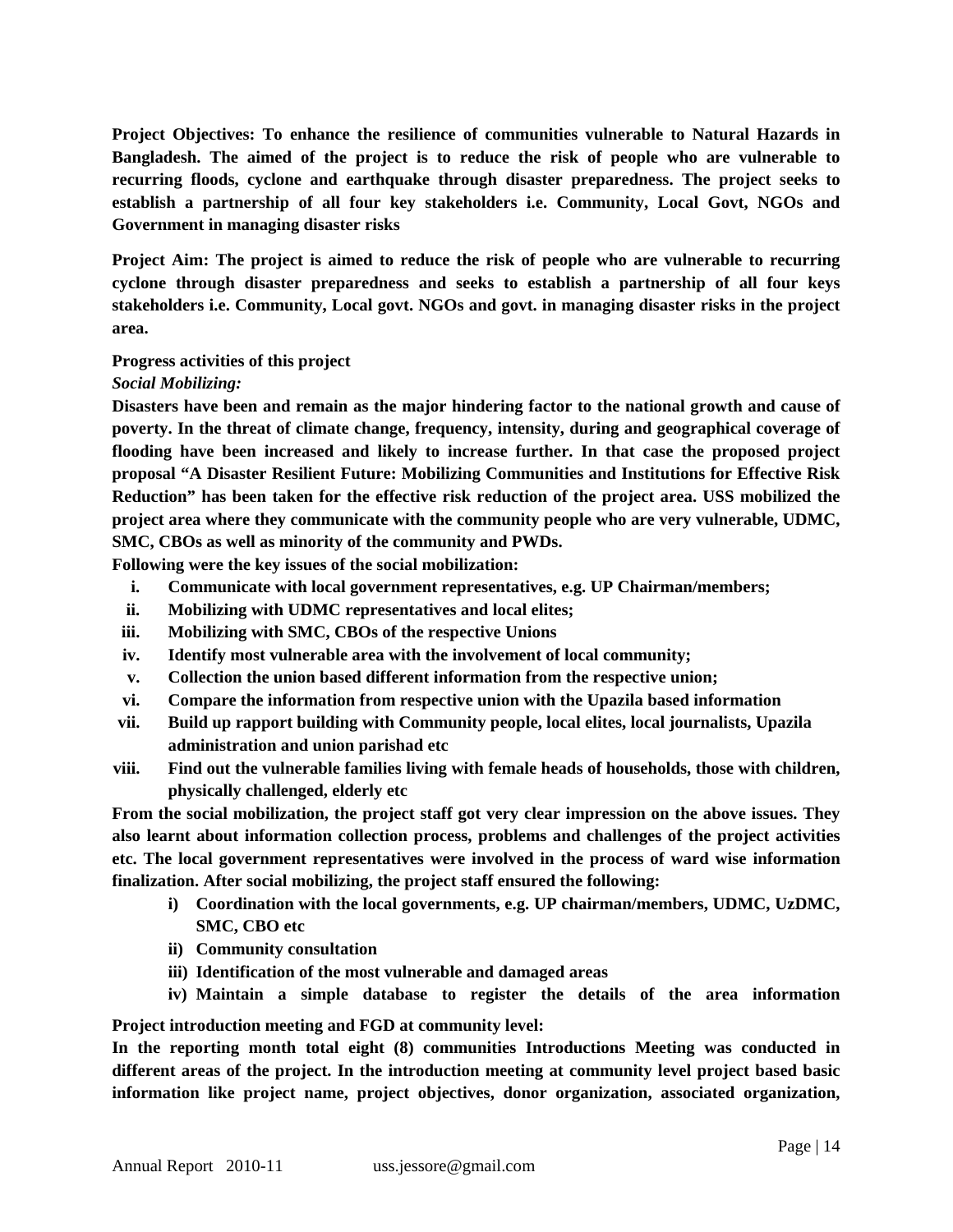**project duration, project budget, project activities, beneficiaries, project area etc are discussed elaborately.**

**Orientation and meetings with religious leaders at the community level and disaster management committee (UDMC):** 

**In the meeting project based basic information like project name, project objectives, donor organization, associated organization, project duration, project budget, project activities, beneficiaries, project area etc are discussed elaborately. The religious leaders as well as mosque and mandir committee were very interested about the project because they didn't know that how the role on disaster preparedness activities to them. In the meeting representative of AAB and USS project staffs were present and provided the training session where the fatalisms were discussed.**



**Figure 08: Project Inception Meeting with Kamarkhola Figure 09: FGD with community people Union Disaster Management Committee (UDMC).**



**Raising Peoples Voice for Climate Justice undertaken by USS as leading NGO supported by Campaign for Sustainable Rural Livelihoods (CSRL).**

**Major program focus: Adoptive agriculture, climate justice, agrarian reform, awareness building.**

#### *Background*

**Bangladesh is facing the climate change worse and for which they are not responsible. Concerning the issue with support of OXFAM GB we conducted advocacy and campaign for climate justice. The campaign was based on the memorandum submission and climate poverty hearing. Climate poverty hearing was consisted in regional and Climate Poverty Hearing. USS is working as leading NGO in this Beel Campaign Group.**

**The objectives of the campaign were as follows:**

- **i. To make a call to national government on issues of CC;**
- **ii. To raise peoples voice for sufficient planning and funding to encounter CC impacts;**
- **iii. To call forward to developed countries to ensure necessary funding for climate change preparedness**
- **iv. To support to a global call for carbon emission reduction, and the local issue was Beel Conserve.**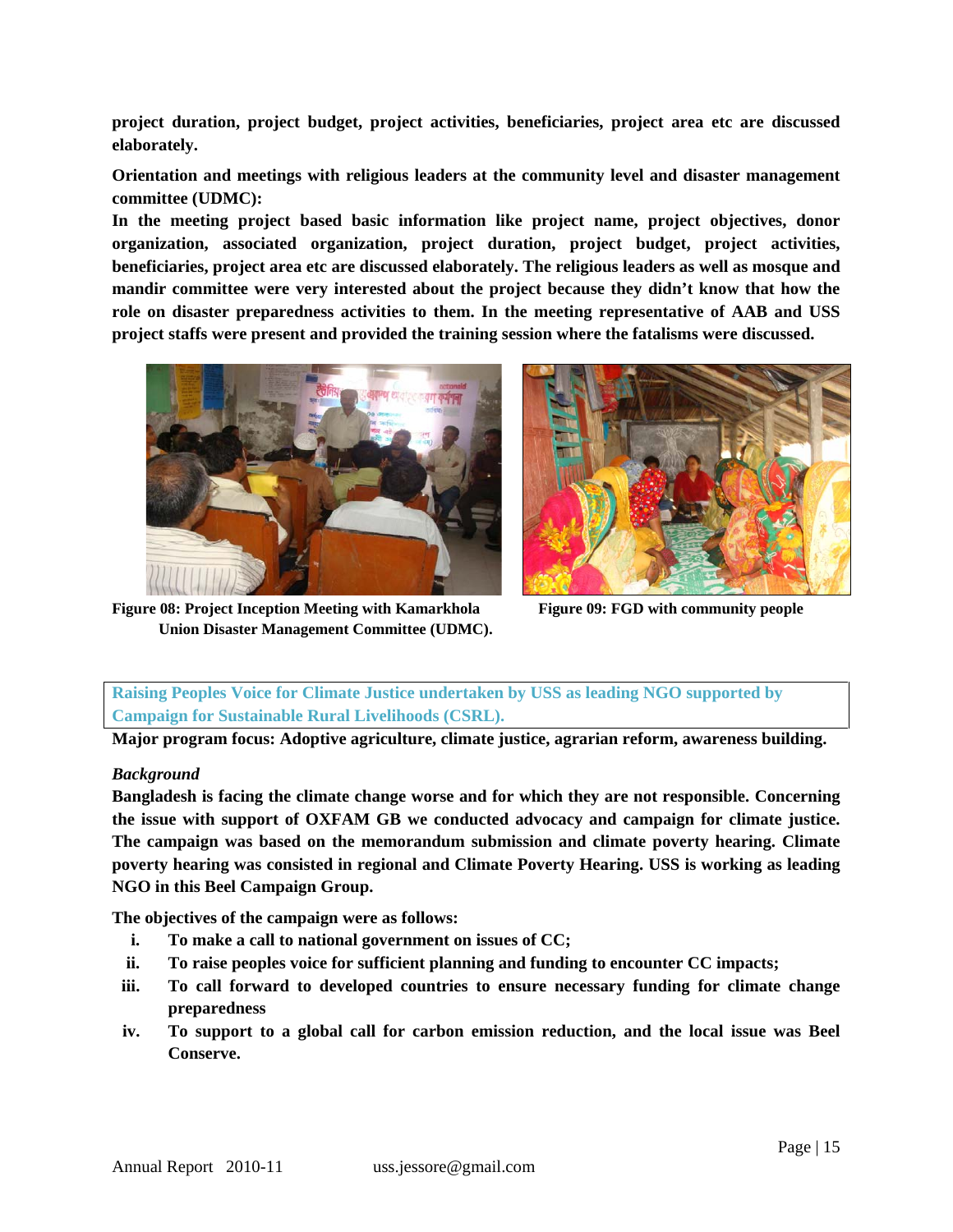**Activities of Beel Campaign Groups which are as follows:**

**Lobby Meeting: 8 lobby meeting were organized with the parliament member of 8 districts to expose the local campaign issue based on agricultural development activities, sustainable development of rural livelihood, climate change issues, Beel conservation etc to the Govt. and influence the Govt. to take initiatives in these regards.**

**Innovative Demonstration: The 8 innovative demonstrations were implemented for removing any defined problems by informing the policy maker, including the general people, supporting affected people to fulfill their rights during the campaign.**

**Grameen Jibonjatra Mella: The four Grameen Jibon Jatra Mella were observed during the campaign in four Districts to aware the large number of agricultural based dependent people regarding climate change issues and climate adaptation.**

**Agricultural Hearing and Symbolic football/HaDuDu Match: Four local agricultural hearing and one regional agricultural hearing was organized during campaign to aware the agricultural based local people regarding their rights and two Symbolic football matches were organized to increase awareness on climate change and misuse of Beel during campaign period.** 

| <b>Activities</b>                         | <b>Target</b>           | <b>Achievement</b>      | <b>Date</b>                 | <b>Place</b>                                            | <b>Implementing</b>            |
|-------------------------------------------|-------------------------|-------------------------|-----------------------------|---------------------------------------------------------|--------------------------------|
|                                           |                         |                         |                             |                                                         | Organization                   |
| Coordination<br><b>Meeting</b>            | $\overline{2}$          | $\overline{2}$          | 23 July, 10                 | <b>Beel Campaign Group</b><br>Secretariat, USS Jessore. | <b>BCG</b>                     |
|                                           |                         |                         | 23 January ,11              | Proshikha Training Center,<br>Koitta, Manikgong.        |                                |
| Lobby<br><b>Meeting</b>                   | 8                       | 8                       | 15 January;<br>11 March, 11 | Boraigram, Natore<br>Singra, Natore.                    |                                |
|                                           |                         |                         | 2 March, 11                 | <b>National Parliament</b>                              | <b>Onneshon</b>                |
|                                           |                         |                         | 27 March, 11                | Lohagora, Norail                                        | Shabolmbi                      |
|                                           |                         |                         | 4 March, 11                 | <b>Circuit House, Madaripur</b>                         | <b>MMUS</b>                    |
|                                           |                         |                         | 26 December,<br>10          | <b>Circuit House, Jessore</b>                           | <b>USS</b> (leading<br>$NGO$ ) |
|                                           |                         |                         | <b>25 March, 11</b>         | <b>Monirampur, Jessore</b>                              |                                |
|                                           |                         |                         | 27 March, 11                | <b>Jessore</b>                                          |                                |
| <b>Innovative</b><br><b>Demonstration</b> | $\overline{\mathbf{8}}$ | $\overline{\mathbf{8}}$ | 6 March, 11                 | Gomostapur,<br>Chapainawabgong                          | <b>BRDC</b>                    |
|                                           |                         |                         | 27 February, 11             | <b>Tarash, Sirajgong</b>                                | <b>NSKS</b>                    |
|                                           |                         |                         | <b>10 Narch, 11</b>         | Kanaikhali, Nator                                       | <b>BUS</b>                     |
|                                           |                         |                         | 22 January, 11              | <b>National Press club</b>                              | <b>Onneshon</b>                |
|                                           |                         |                         | 23 December,<br>10          | <b>Ujani, Gopalgong</b>                                 | <b>CSD</b>                     |
|                                           |                         |                         | 28 February, 11             | <b>Norail</b>                                           | Shabolombi                     |
|                                           |                         |                         | 25 February, 11             | <b>Madaripur</b>                                        | <b>MMUS</b>                    |
|                                           |                         |                         | 18 December,<br>10          | <b>Monirumpur, Jessore</b>                              | <b>USS</b>                     |
| <b>Grameen</b><br>Jibonjatra              | $\boldsymbol{4}$        | $\boldsymbol{4}$        | 17, 18, 19<br>January. 11   | Boraigram, Natore                                       | <b>BUS</b>                     |
| <b>Mella</b>                              |                         |                         | 10,11,12<br>January, 11     | Basudebpur, Ujani,<br>Gopalgonj                         | $\mathbf{CSD}$                 |

*Table 12: Implementing activities*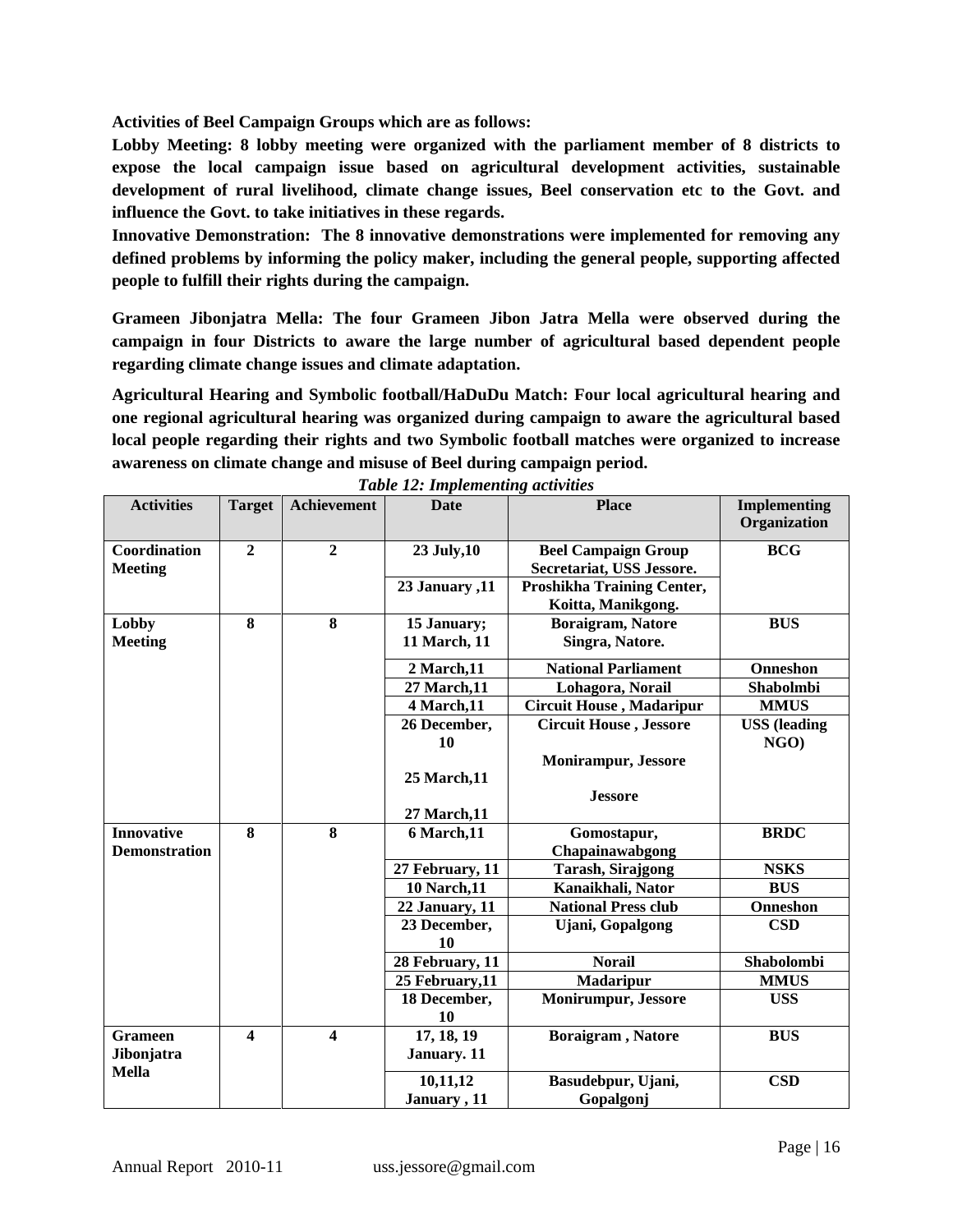| <b>Activities</b>                                        | <b>Target</b> | Achievement  | <b>Date</b>                                       | <b>Place</b>                              | <b>Implementing</b><br>Organization |
|----------------------------------------------------------|---------------|--------------|---------------------------------------------------|-------------------------------------------|-------------------------------------|
|                                                          |               |              | 29, 30, 31<br><b>Mulia Narail</b><br>December, 10 |                                           | <b>Nobanno</b>                      |
|                                                          |               |              | 10,11,12<br>March.11                              | Bakra, Jhikorgacha                        | <b>USS</b> (leading<br>$NGO$ )      |
| Local<br><b>Agricultural</b>                             | 4             | 4            | 13 March, 11                                      | Khoirabad, Gomostapur,<br>Chapainawabgong | <b>BRDC</b>                         |
| <b>Hearing</b>                                           |               |              | 3 February. 11                                    | <b>Tarsh, Sirajgong</b>                   | <b>NSKS</b>                         |
|                                                          |               |              | 15 March, 11                                      | <b>Sreenagor, Munshigong</b>              | <b>Onneshon</b>                     |
|                                                          |               |              | 13 February. 11                                   | Kumri, Lohagora, Narail                   | <b>Shabolombi</b>                   |
| <b>Regional</b><br><b>Agricultural</b><br><b>Hearing</b> | 1             |              | 12 March, 11                                      | Bakra, Jhikorgacha                        | <b>USS</b> (leading<br>$NGO$ )      |
| <b>Football Game</b>                                     | $\mathbf{2}$  | $\mathbf{2}$ | 20 January, 11                                    | Gomostapur,<br>Chapainawabgong            | <b>BRDC</b>                         |
|                                                          |               |              | 4 February, 11                                    | Shologhor, Sreenagor,<br>Munshigonj       | <b>Onneshon</b>                     |





**Poverty Reduction by Increasing the Competitiveness of Enterprise (PRICE) Project undertaken by USS supported by USAID. Project is being implemented in Jikorgacha, Jessore.**

**Major program focus: Training on potato & egg plant cultivation for farmers based on modern technology and business purpose.**

#### *Background*

**Farmers are poor and they are sufferings various constraints like inadequate skill and less technical knowledge of improved management of egg plant and potato cultivation, high prevalence of pest and disease attack on egg plant and potato, farmers possess minimum skill for pest and disease management, limited access to quality inputs, less access to the market information, having no idea about contact farming, poor understanding on fruit maturity, proper harvesting and post harvest technique, having less information about marketing linkages and fair price, lack of access to formal credit facilities, unsafe and hazardous use of pesticide that is poisoning threat to health and**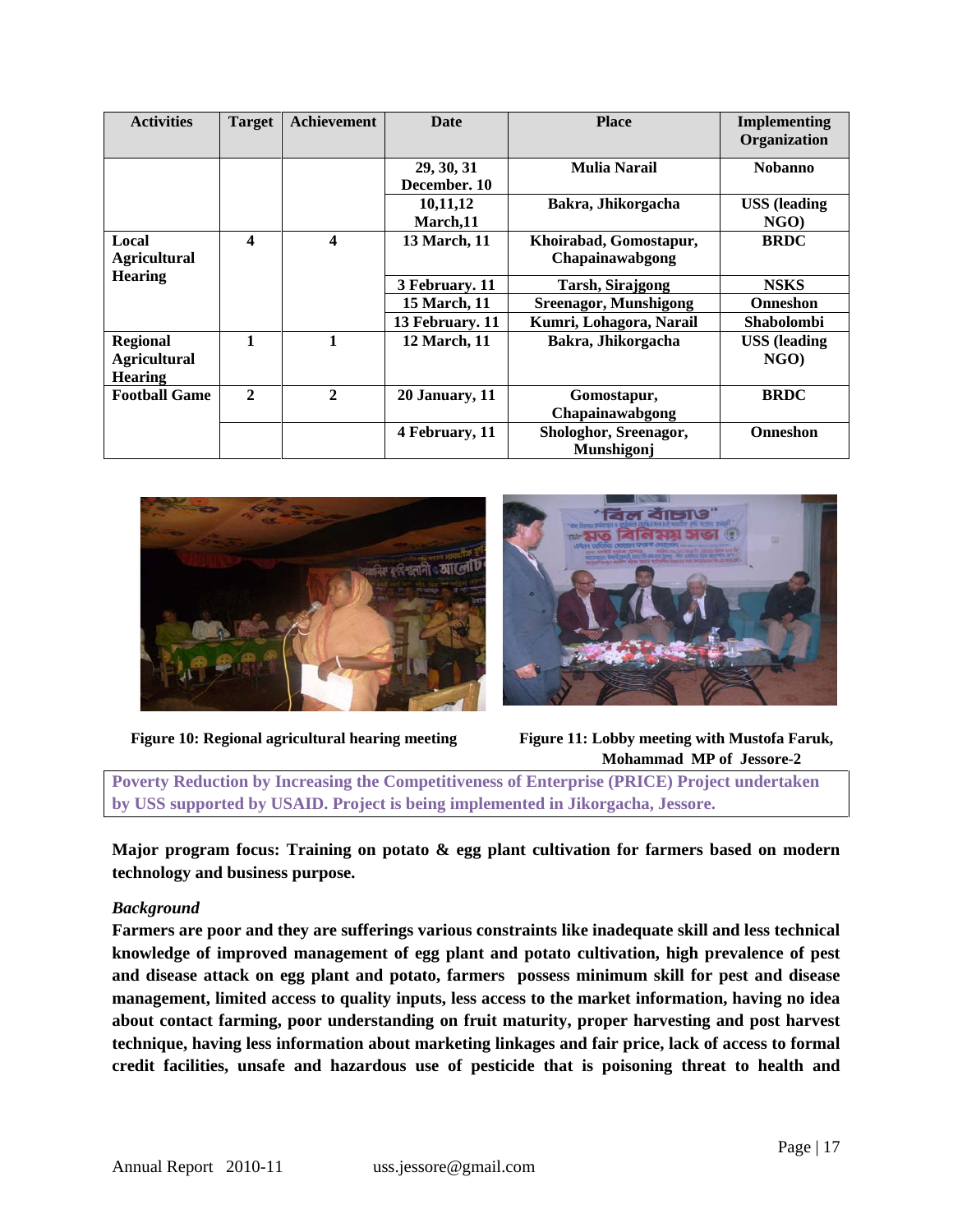**environment, inadequate and poor storage facilities, inadequate institutional support from government and non- government organization.**

**Addressing the above constraints USAID funded PRICE project entered in to partnership with Krishak Bandhab Karmasuchi (KBK). The project came in to active role October-2010 dealing with technical constraints of Krishak Bandhab Karmasuchi (KBK) and 450 (150+300) egg plant and potato contact farmers for enhancing their skill and knowledge through training and providing field based hands- on technical support to the farmers and establishing linkage with different input suppliers. From the very beginning of the project Krishak Bandhab Karmasuchi (KBK) was sorted out the constraints by a survey and listed the priorities of activities. Accordingly Krishak Bandhab Karmasuchi (KBK) responses to the farmers demands. As a result Krishak Bandhab Karmasuchi (KBK) some extent was able to meet the requirement of inputs like quality seeds, inorganic and organic fertilizer, hands on technologies to the farmers for better production of potato and egg plant.** 

#### **Objectives**

**To increased the production of potato and egg plant by application of modern farming technologies such as sterilization of soil, use of quality seeds, reliable seed sources, new variety, preparation of organic manure (compost/ quick compost/ farm yard manure), germination and purity test of seeds, preparation ideal seed beds, seed treatment, management of seed bed, grafting of egg plant seedling, strengthened IPM practice, use of pheromone trap, less use of pesticide, soil management, water management, fertilizer management, pest and disease management, pre and post harvest management.**

| <b>Training On</b>        | <b>Date</b>                     | No. Of        | Woman | Man |
|---------------------------|---------------------------------|---------------|-------|-----|
|                           |                                 | <b>Farmer</b> |       |     |
| <b>Potato Cultivation</b> | 8 January 2010- 1 February 2011 | <b>300</b>    | 77    | 223 |
|                           |                                 |               |       |     |
| Egg plant                 | 12 April 2010-25 April 2011     | <b>150</b>    |       | 141 |
|                           |                                 |               |       |     |

*Table 13: Implementing training programs*

 **Providing assistance of Krishak Bandhab Karmasuchi (KBK) to improve the following activities:**

- **Providing guidance and hands-on training to potato and egg plants farmers for skill development on sterilization of soil, use quality seeds, reliable seed sources, new variety, preparation of organic manure (compost/ quick compost/ farm yard manure), germination and purity test of seeds, preparation ideal seed beds, seed treatment, management of seed bed, grafting of egg plant seedling, strengthened IPM practice, use of pheromone trap, less use of pesticide, soil management, water management, fertilizer management, pest and disease management, pre and post harvest management etc.**
- **Hands on training on solarization of soil of the field, and seed beds, grafting techniques and pheromone trap to the farmers.**
- **Assisting the farmer to determine harvesting time and improved harvest and proper, management of post harvest.**
- **Help the farmers about the methodology of maintaining of quality egg plant and potato in the farms.**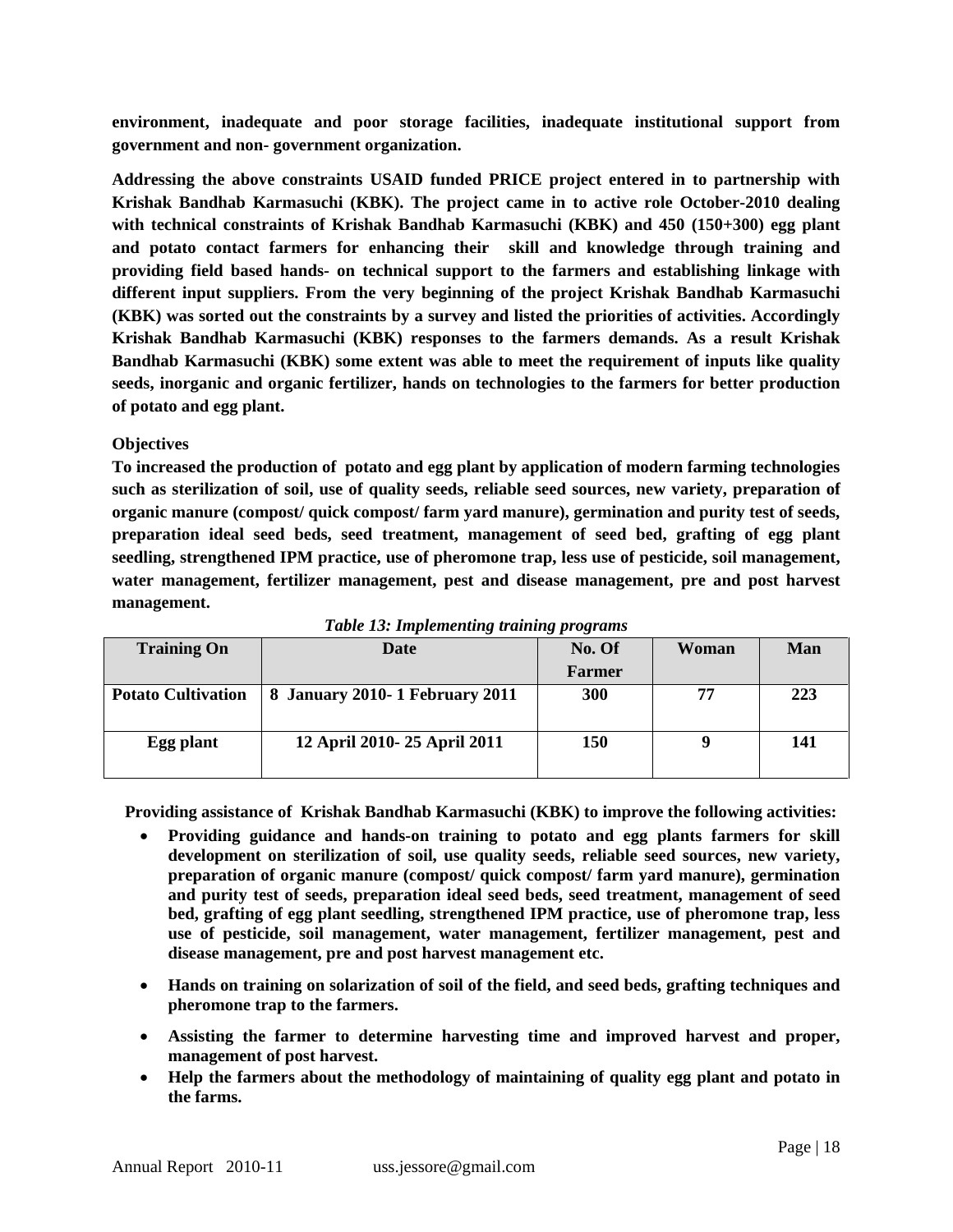- **Training the farmers and farming staff for sorting, grading and proper packaging at farm level before transport to market.**
- **Assist the farmer (KBK) and farmers to establish market linkage.**

 **The following activities were done during January-June, 2011.**

- **Conducted meeting with Krishak Bandhab Karmasuchi (KBK) officials for up grading field information. Field supervisor also attended there.**
- **Counseling with farmers use of healthy seedlings of egg plant and collection of potato seed from reliable seed sources.**
- **Participating in sharing meeting with contact and neighbor farmer, Field supervisors and KBK officials to knowing their field's problems guided them with proper solutions.**
- **PEDEF 1** Demonstrated with possible solutions in presents Field supervisors at the farmer's fields.
- **Visited contact and neighbor farmer's field, identify field problems given their possible solutions and followed up given suggestion.**
- **Pemonstrated different technologies such as land selection, land preparation, sprouting potato seed, seed cutting, seed treatment, sowing method, earthling up, top dressing, irrigation etc.**
- **Demonstrated pest control using IPM and hand picking.**
- **Pemonstrated post harvest care such as sorting, grading and packaging of Egg plant for marketing and transportation.**
- **Demonstrated to control fruit and shoot borer of egg plant by hand picking.**

**Output of the training on potato cultivation:**

**In 2009 the farmers obtained the production of potato 2400-2800 kg per bigha. After completing training, the trained up farmers obtained the production of potato 4000-4800 kg per bigha in 2010.**

**Output of the training on egg plant cultivation:**

**In few past years the farmer's was lost their eagerness to cultivate egg plants because of impact of diseases. As a result, they were facing the loss of egg plant. After completing training on egg plant, they were interested in cultivating egg plant. In 2010 the trained up farmers obtained the production of egg plant 138000 Kg from 115 Bigha land.**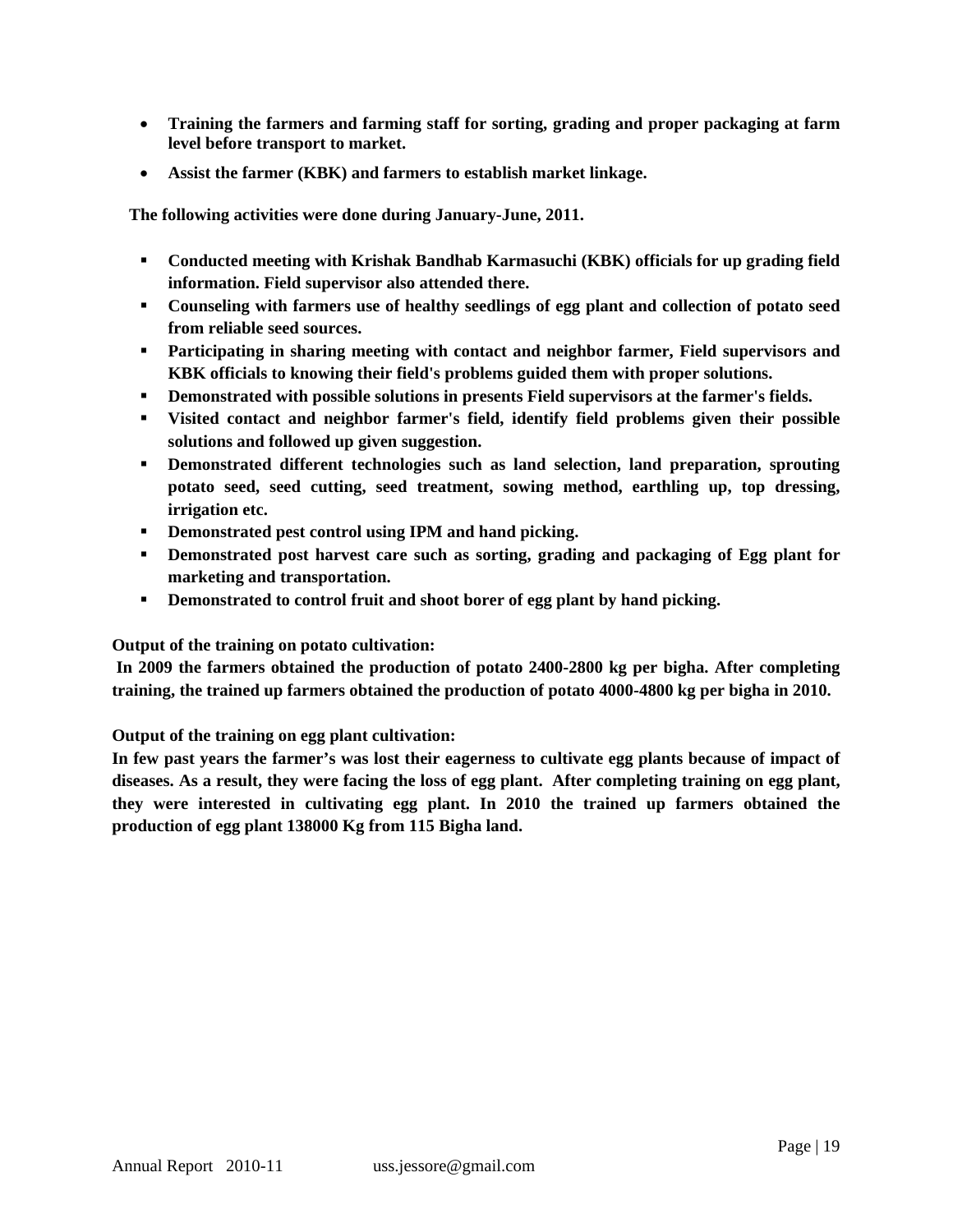### *Pictorial view of PRICE Project Activities*



**Figure 12: Scrotal Advisor of PRICE project delivering his space at inauguration ceremony of Krishok Bandhob kormoshuchi** 

**Figure 13: Team leader, Horticulture PRICE project, delivering his space at training program** 

**Supporting Household Activities for Hygiene Assets and Revenue (SAHAR) IFSP Project, undertaken by USS, supported by CARE- Bangladesh and USAID in Jessore Pauroshava.**

**Major program focus: Institutional strengthening, Community mobilization, Maternal Health, Nutrition, women empowerment, neonatal health, child health.**

**Objectives: To improve the livelihood of urban slum poor people and to ensure food security, and its continuation in the Jessore Pauroshava.**

#### **Activities of SHAHAR Project:**

**Under this Project, USS works for livelihood development of most threatening and poor part of the Urban Slum and its continuation.**

**Community Mobilization and Institutional Strengthening:**

**Community mobilization and institutional strengthening is considered as the heart of the component of SHAHAR Project. Different initiatives has been continued to ensure the economical sustainability as well as to establish the rights of the poor and under privileged target group of USS from the very beginning. Human Rights, Sanitation, River and Environment fortification are the major component of the organization. USS believes, only financial support can not ensure the human development. Believing this belief, USS confirms different sessions regarding human rights among the all IGA groups from commencement period. Motivation and awareness on different national and international issues are being continued. The civil society feels proud to attend in that kind of discussion and meetings.** 

**Besides, locally collected oral saline were distributed among 450 families and increased awareness on birth registration and developed working plan for the development of the area through CRMC.Through CRMC an early marriage protection, drain cleanness, culvert excavation, and Human chain program on reconstruction of Voirab River were organized.**

**Days Observance:**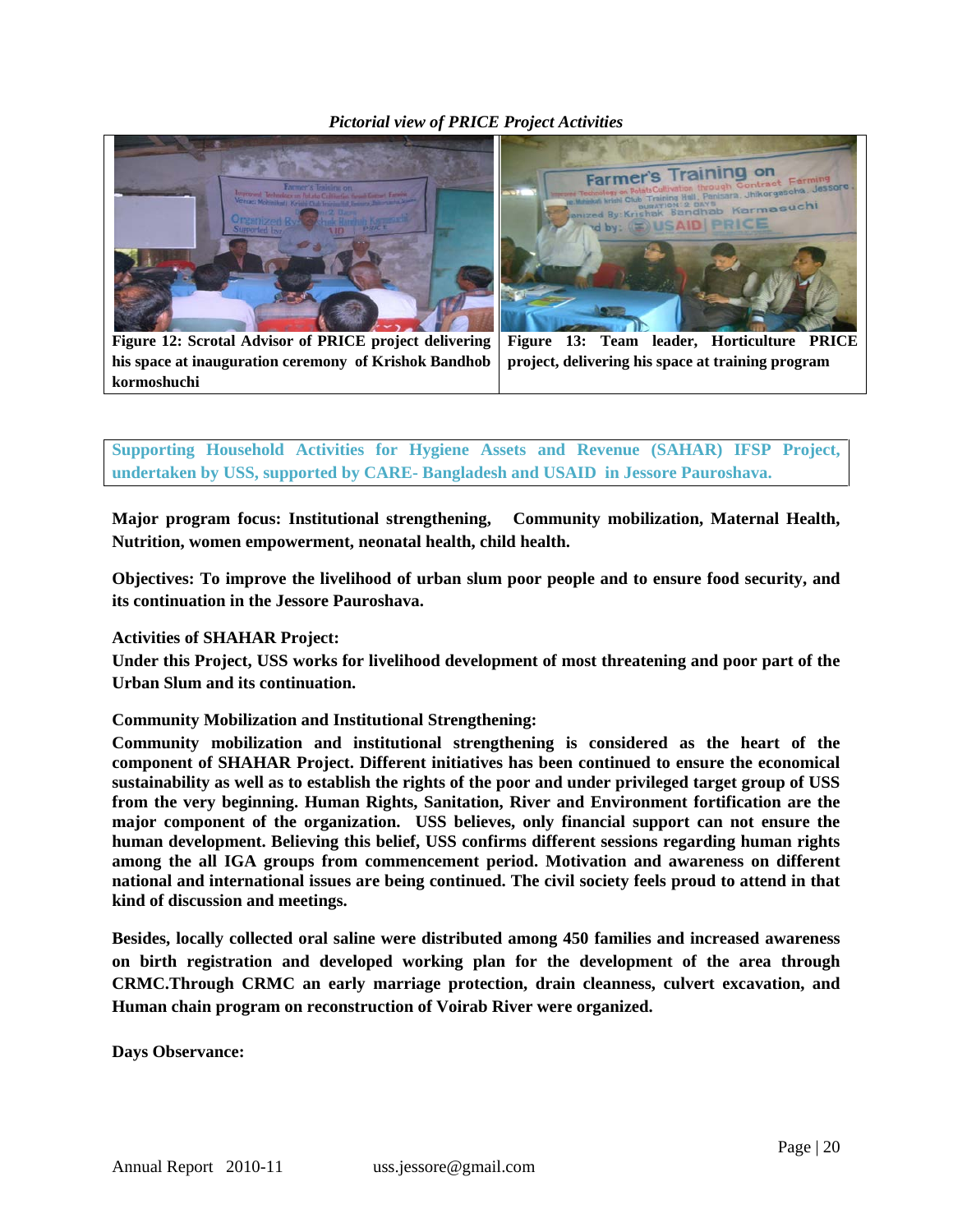**National and internationally declared days have specific appeals on specific issues. Understanding the importance of different Days, USS took initiatives to observe the declared Days with proper honor. During the last fiscal year, USS observed the following Days.**

| <b>Sl. No.</b> | Name of the Day                          | <b>Observed Date</b> |
|----------------|------------------------------------------|----------------------|
|                | <b>International Labour Day</b>          | 1 May                |
| $\gamma$       | <b>World Environment Day</b>             | 5 June               |
| 3              | <b>Sanitation Day</b>                    | 1 October            |
|                | <b>Human Rights Day</b>                  | <b>10 December</b>   |
|                | <b>Victory Day</b>                       | <b>16 December</b>   |
| 6              | <b>International Mother Language Day</b> | 21 February          |
| ៗ              | <b>World Women Day</b>                   | 8 March              |

#### *Table 14: Days observance*

### **Classification of CRMC Leaders:**

| Two re Tel Chappelleand it of Citize |             |               |                          |      |                               |  |  |
|--------------------------------------|-------------|---------------|--------------------------|------|-------------------------------|--|--|
|                                      |             | <b>Member</b> | <b>Economical Status</b> |      |                               |  |  |
| <b>Name of CRMC</b>                  | <b>Male</b> | <b>Female</b> | <b>Total</b>             | Poor | <b>Middle</b><br><b>Class</b> |  |  |
| East Barandi Para                    |             |               |                          |      |                               |  |  |
| <b>City College Molla Para</b>       |             |               |                          |      |                               |  |  |
| <b>Nath Para</b>                     |             |               |                          |      |                               |  |  |

*Table 15: Classification of CRMC*

#### **CRMC School:**

**Education is promoting among the poor school going children (4-14) who stopped their education. 30 students are studying at now. Among them 13 are female and 17 are male. From 2001 to 2010, 361 students have been graduated through this school. Among them 162 were male and 199 were female. At present, 98% students are attending in the school regularly.**

#### **Training:**

**Vocational training such as embroidery, block, electrical, mechanical and emboss etc were given among the youth both male and female. 257 youth were trained among the 300 which was fixed as target. Tools were distributed among the 230 vocational trained youth.** 

**Micro Credit and Development Program**

**USS has been implementing Micro Credit and Development Program to support the target people under the projects mainly through the SHAHAR project office of Jessore Municipality and Jhikorgacha area offices. There is a credit policy following on Savings, Credit, Insurance and others.**

**Savings, Tk. 10/member/week are collected during the weekly meeting through the group leaders. Along with the savings amount, Tk.1/member/week is also collected as insurance. Insurance amount and facility are available to the target group of project. Credit supports goes to the organized group members.**

**IGA Disbursement:**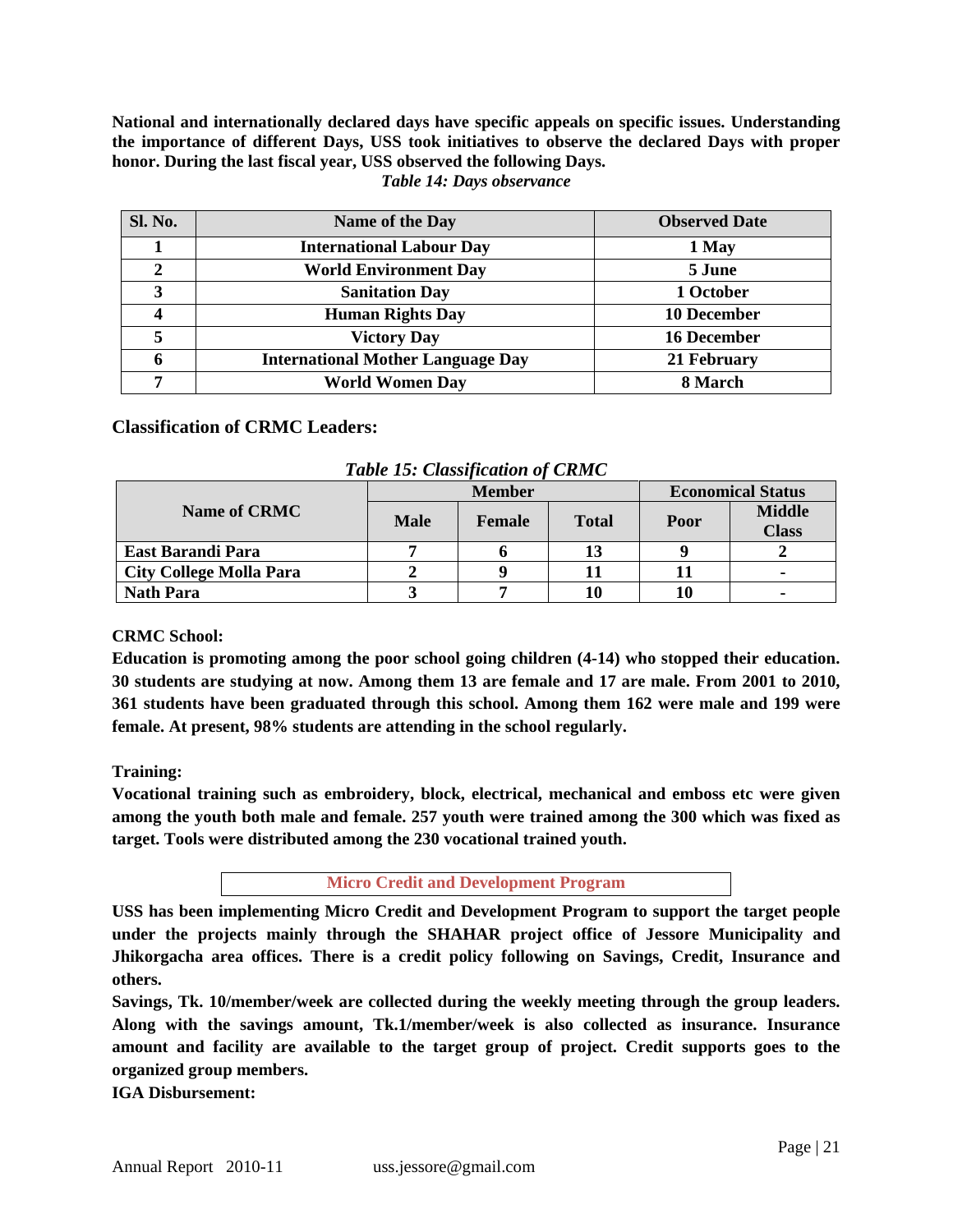**Availability capital is the first condition for starting any IGA. So USS arrange fund for the target group to meet their financial requirement for establishing the respective enterprise. The main objectives of USS for credit support to the target female group are:**

- **To increase the regular income of the family**
- **To create alternative employment /self employment**
- **To ensure the participation of women group in the national development/GDP**
- **To help the women to establish their admiration in the family**
- **To establish the women's dignity to the society and**
- **To ensure the participation women in the decision making.**

| Twore I'll Important Sector for Create Support |                            |                          |  |  |  |  |
|------------------------------------------------|----------------------------|--------------------------|--|--|--|--|
| * Shari Marketing                              | <i>*</i> Tea Stall         | * Milking Cows Rearing   |  |  |  |  |
| * Vegetable Shop                               | * Grocery Shop             | * Homestead gardening    |  |  |  |  |
| * Rice Business                                | * Making of Paper Bags     | * Poultry Rearing        |  |  |  |  |
| * Van/Rickshaw Driving                         | * Fish Marketing           | * Fish Culture           |  |  |  |  |
| <i>*</i> Timber Business                       | * Cookeries Marketing      | * Handicraft             |  |  |  |  |
| * Stationary Supply                            | * Fruit Business           | <b>* Rice Production</b> |  |  |  |  |
| <b>* Rice &amp; Husk Business</b>              | <i>*</i> Sanitary Products | ∗                        |  |  |  |  |

#### *Table 17: Important Sector for Credit Support*

**During reporting period the bellow mentioned microcredit functions have been completed.**

| <b>Total</b><br><b>Groups</b> | <b>Total</b><br><b>Members</b> | <b>Total</b><br>Loanee | <b>Total</b><br><b>Savings</b> | <b>Total</b><br>disbursed<br>amount | <b>Total Realization</b><br>including<br>service<br>charge | <b>Total</b><br><b>Balance</b> | <b>Realization</b><br>rate $\left(\frac{9}{6}\right)$ |
|-------------------------------|--------------------------------|------------------------|--------------------------------|-------------------------------------|------------------------------------------------------------|--------------------------------|-------------------------------------------------------|
| 54                            | 1198                           | 1108                   | 2812861                        | 75744000                            | 76485232                                                   | 7298297                        | 98.44%                                                |

#### **Organization Performance:**

**USS conducted different activity through the year 2010-11, as USS like to work with community here community view is used to justify the performance of the organization in different sector. It is revel that maximum people of the communithy give satisfactory answer towards activity of the organization.**